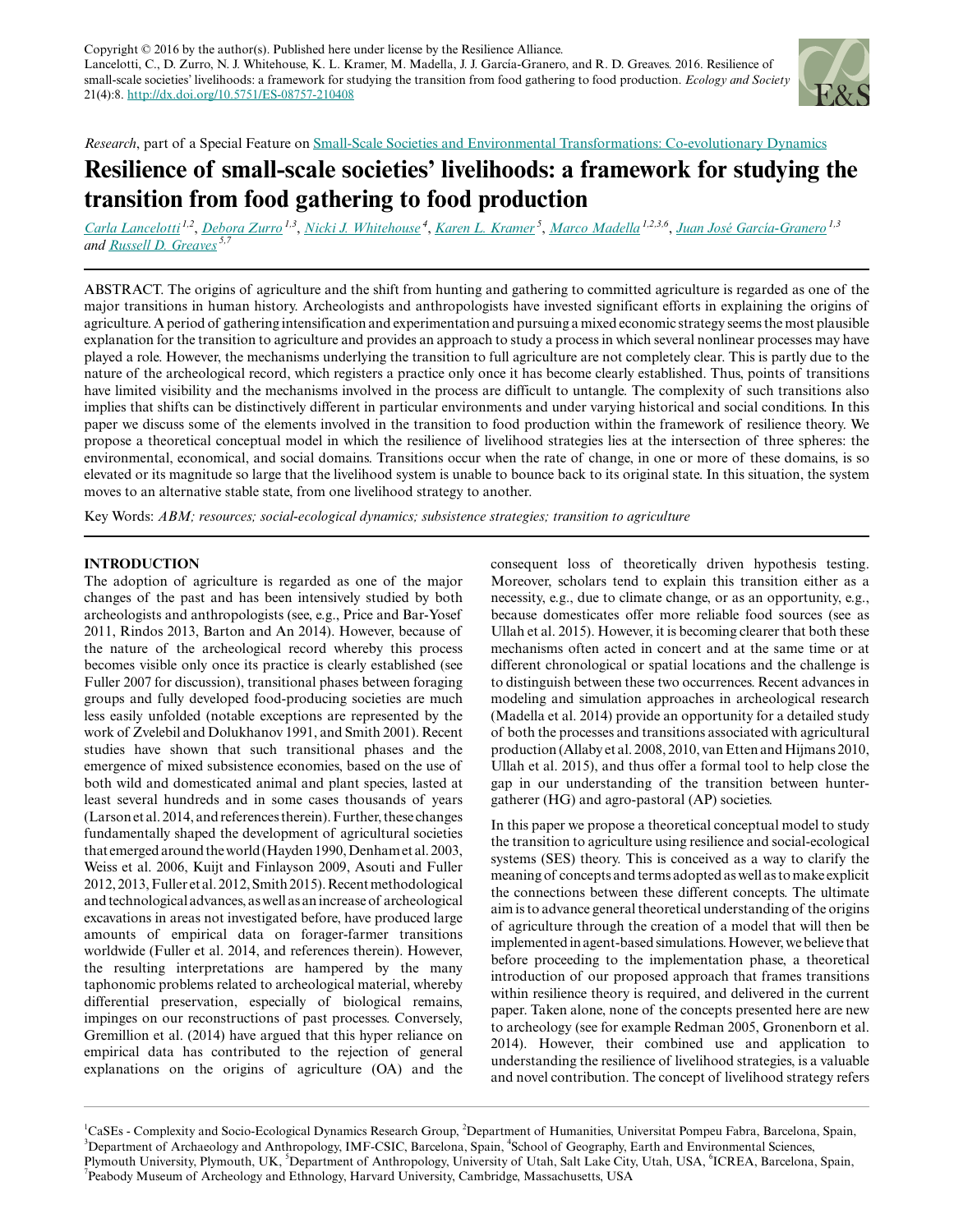to the combination of activities that people develop to achieve their subsistence goals. These usually depend on the ecological settings (environmental resources), productive strategies (economic resources) and social choices (social resources), for which we propose a parameterization (cf. Wilson 2012).

#### **Resilience theory and transitions**

The concept of resilience is used here sensu ecological resilience (Holling 1973), indicating a measure of how much a system can be perturbed without shifting to a new regime. When we talk about transitions, we intend a slow change in the system that can potentially, but not necessarily, lead to a transformation, or critical transition (Scheffer 2009). The system might gradually lose resilience until even a minor perturbation can push it over a tipping point (Scheffer 2009). Resilience theory is a particularly well-suited framework to study the nature of transitions for several reasons. First, resilience is a neutral framework, i.e., it does not have a positive or negative connotation per se but it can be one or the other depending on the circumstances (Cumming et al. 2005). Early literature tends to consider resilience as a positive state, because it is typically associated with sustainability (see a review of the use of the term resilience in Miller et al. 2010). However, these are two different, albeit sometimes related, concepts, and resilience is not always positive. Occasionally, a change at a larger scale might be beneficial and systems that do not pass a certain threshold at a lower scale might be resilient, but at the same time create problems in the surrounding environment or in the social structures that define them (Walker et al. 2004).

Another aspect of resilience theory that fits well within transition studies (as proposed by Wilson 2012) is the formalization of several adaptive cycles. Specifically, the synchronous interaction of small-and-fast, intermediate, and slow-and-large cycles seems particularly well suited to constitute a framework for studying the transition to agriculture. It is highly probable that during a longphase transition to fully committed agriculture, shifts in diet between HG and AP were common. These might have included small changes in the dependency on one type of resource or another, as well as reverses from AP to HG. Such examples are evident in the archeological record, stressing the fluid nature of food procurement and preferences toward both domesticated and wild resources, such as in areas of central and northern Europe (e.g., Bishop et al. 2009, Schibler and Jacomet 2010, Kirleis et al. 2011, Colledge and Conolly 2014, Whitehouse et al. 2014) as well as southern Europe (Antolín and Jacomet 2015, Valamoti 2015) during the transition period. Several modern HG examples also show that these strategies often are complementary and reversions from one to the other are not uncommon (e.g., Greaves and Kramer 2014). In addition, social, technological, and ecological changes may have been crucial for full reliance on agropastoralism. These changes might have ranged from the introduction of the ard and tilling technology for increasing productivity (Kerig 2013), irrigation in areas of limited rainfall (Kirch 1995, Doolittle 2014), and sophisticated storage techniques (de Saulieu and Testart 2015). Reorganization of social structures may also have been necessary to ensure food productivity and storage were reliable and available (Bar-Yosef 1998, Zapata et al. 2004). In cooler areas, more marginal to agriculture and distant from the origin centers of many cultivars, ecological and genetic changes were also required to ensure that crop seeds were suited to the local growing conditions. For

instance, genetic modifications that occurred during the spread of cereal crops across Europe, allowed species to adapt to the wetter and cooler climates and shorter growing seasons of central and northern Europe compared to the crops' original regions (Jones et al. 2008, 2012). Conversely, crop failure may have been more frequent during this adaptation phase, especially considering the apparent rapidity with which agriculture spread to some of these northerly areas (Whitehouse et al. 2014).

The concept of resilience is associated with, and encompasses the concepts of adaptability, vulnerability, and transition (Wilson 2012, 2013, Callo-Concha and Ewert 2014). Adaptability can be described as the collective capacity of the actors of a system to influence resilience, i.e., high adaptation to perturbation contributes to high resilience of the system. Adaptability is used here to refer to functional outcomes and not necessarily in a Darwinian sense. Vulnerability relates to the possible changes that a system undergoes once stressed and implies that a system might be vulnerable to some perturbations but not others (Adger 2006). Transition in resilience theory is connected with the cycle of adaptive change and its four phases of transformation, growth, conservation, release, and reorganization (Holling 1987). The concepts of adaptability, vulnerability, and resilience have been largely applied to the study of agricultural systems (Callo-Concha and Ewert 2014, and references therein). In contrast, the notion of transition has been less thoroughly explored and is frequently associated with the internal transitions between stages of the adaptive cycle, rather than to change from one system to another. These transitions are governed by several fast and slow variables, the most critical and important for the system's resilience being a low rate and a low frequency of change (Walker et al. 2006, 2012).

Some researchers have criticized the expression "social resilience" because the term has been almost directly adopted from environmental sciences and psychology, without appropriate modifications for other social sciences (see Keck and Sakdapolrak 2013, Lorenz 2013, Stone-Jovicich et al. in progress, and references therein). Within archeology, resilience provides a useful conceptual framework for the study of long-term historical ecology, emphasizing the inevitability of both stability and change in social-ecological systems (Redman 2005). In other words, this framework provides an opportunity to move away from deterministic narratives of change in past societies and to explore social, economic, and ecological changes within the same sphere of investigation. Most research based on this approach has focused on the resilience of the entire social-ecological system and the relationship between society and the environment (see Butzer and Endfield 2012). Other researchers who do not explicitly use resilience theory have focused on developing the specific social mechanisms that allow societies to absorb external disturbances, e.g., promoting the inherent flexibility of the system (see Head and Fullagar 1997, Trosper 2003, Nelson et al. 2006).

## **Why the need for another model for the transition to food production?**

The literature available on models for the OA, either using ABM or not, is vast and its full review is outside the scope of this paper. Recent and detailed reviews can be found in Barlow (2006), Winterhalder and Kennett (2006), Bettinger et al. (2010), Gremillion et al. (2014), and Zeder (2015), among others, and the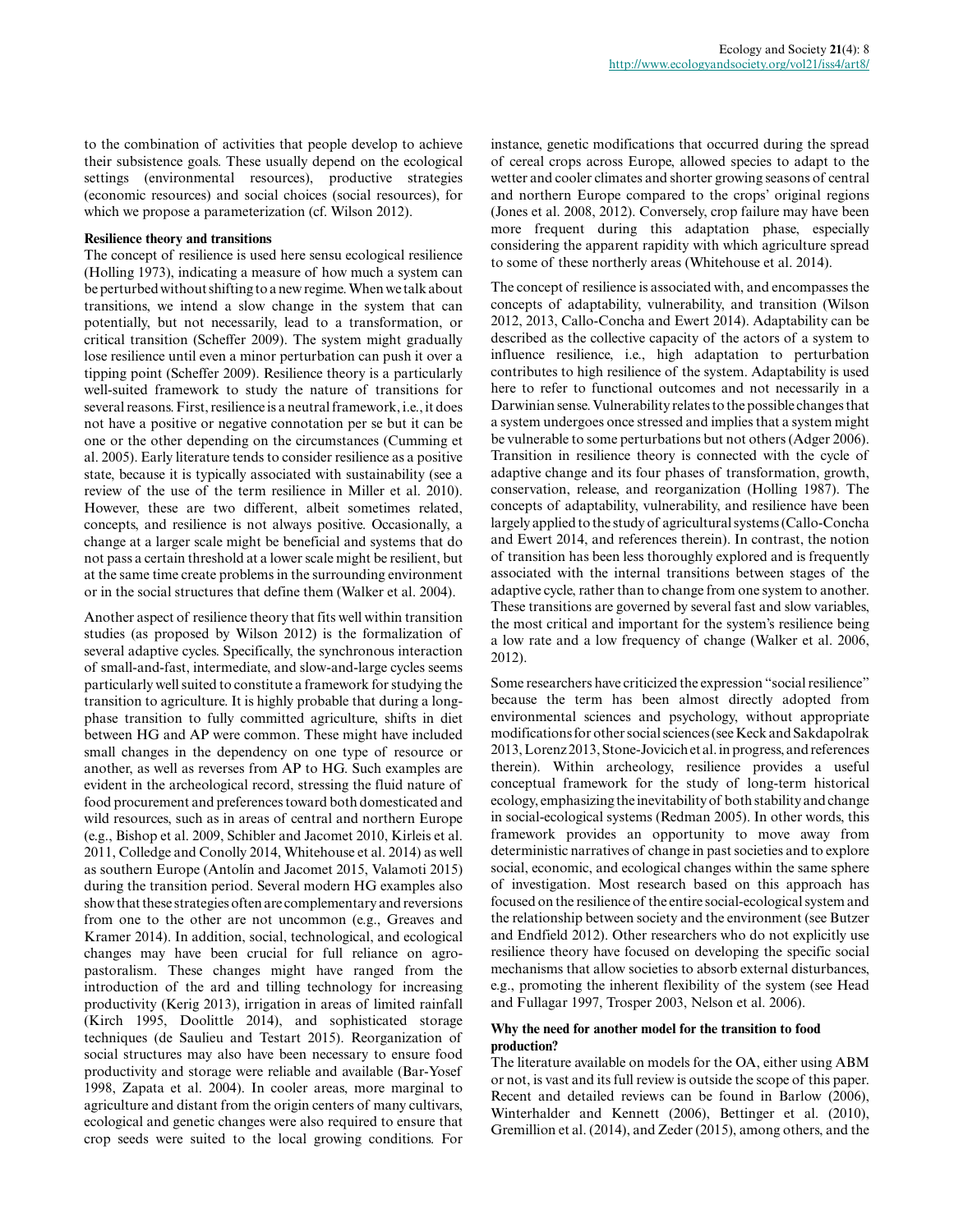numerous works by Tim Kohler, Michael Barton and Stephen Shennan. For what concerns the present work we find a passage of Ullah et al. work (2015:9579) critical: "Simply put, there is currently no sufficient theory to explain the nonlinear and contingent worldwide transitions from foraging to farming." We need theoretically driven hypothesis-testing and a combination of both general explanations and local narratives depending on the data used as advocated by Gremillion et al (2014). The model we propose has two important characteristics that can advance our understanding of the transition to food production: (1) it can be applied to both in situ transitions and diffusion processes; and (2) it considers a broad range of factors that collectively played a role in this transition.

Although the demic/cultural diffusion processes underlying some agricultural transitions are still debated (Fort 2012, 2015), it is now clear that the OA took a multitude of paths depending on local conditions (Abbo et al. 2010, and references therein). The ability of members of the same functional group to diversify their response to external disturbance is a key aspect of resilient livelihood strategies (Walker et al. 2006). Early agricultural systems likely enhanced the general biodiversity of ecosystems (Zeder 2008), especially through intermediate disturbance (see, for example, Colombaroli et al. 2013, Siebert and Belsky 2014). However, farming can concurrently reduce the spectrum of available foods because of selection pressures on favored plants or crop choices (Walker et al. 2006). Therefore, efforts to increase resource management efficiency might actually lead to loss of resilience of a subsistence system. The links between biodiversity loss and the maintenance of ecosystem functioning are well known (Cardinale et al. 2012), and may eventually result in water eutrophication, increasing habitat homogeneity, and species loss (Storkey et al. 2012). These, in turn, lead to ecosystem service losses and less resilient ecosystems. Monocropping with a single genotype is a modern example of extreme biodiversity loss and the end point of a trajectory that started with production of domestic cereals. From these premises, it follows that agriculturalists should have, generally speaking, lower resilience than HG (although we are aware that there are several past and present examples where agro-ecological systems show great flexibility and high dynamism). Many researchers argue that the spatial and organizational flexibility typical of hunter-gatherers or foragers can be termed resilience because it promotes a continuous readaptation of their strategies (Ames 1981, Kent 1992). Indeed, it has been hypothesized that the resilience of HG groups is greater than that of farming societies because response diversity, mobility strategies, and reliance on a wider spectrum of resources enhances resilience (Bender 1978, Winterhalder 1990, Diamond 2002, Hamilton et al. 2014 and references therein). Few examples of HG systems' failure, e.g., starvation, exist in the ethnographic record and these are mostly related to extreme climatic conditions (Jones et al. 1999, Williams et al. 2010) or the influence of a distinct population (Swift 1982, McGranaghan 2012, Friesen 2013). The model we present explores modifications introduced in the HG strategy that ultimately led to agriculture. At the same time, it also considers the weaknesses that might result in vulnerability to diffusion pressure. For example, it is unlikely that certain short-term ecological effects, such as biodiversity loss, had immediate impacts on early agriculturalists. However, they are likely to have been increasingly important in how shifts to

agriculture developed through time and may also help explain situations where such transitions did not occur.

With respect to the many existing models, we believe that the one presented here contributes the following:

- **.** Addresses the lack of recognition of the many important processes that may be modeled from current ethnographic data on mixed economies and small-scale cultivation;
- **.** Removes the linearity that has been implied in the transition to agriculture;
- **.** Provides an explanation for the presence of intermediate stages, or mixed economies where cultivation did not inevitably lead to agriculture;
- **.** Provides the basis for the formalization and implementation of a model that can be used in agent-based model simulations.

Crossing one threshold, in this case reliance on foraging versus farming products, often produces a cascading effect with several other thresholds breached at different spatial and temporal scales. To focus strongly on one single domain is likely to result in missing the interactions between domain shifts (Kinzig et al. 2006). For this reason, the model we propose explicitly links subsistence change to other aspects of environment, economic strategies, and social shifts.

## **THE MODEL**

## **The three domains of the system**

The model follows the conceptualization proposed by Wilson (2012) that places community resilience at the intersection of three complementary domains: environmental, economic, and social. Wilson uses transition theory as an approach to the study of resilience. Here, we take an opposite point of view, linking resilience and transition theory but using the former as a framework to explain the latter. Placing resilience at the intersection of three domains has previously been suggested (see, for example, Kinzig et al. 2006 and references therein), by considering how regime shifts in one domain impact upon other domains, and then in general on the whole social-ecological system.

The model is therefore regulated by the interplay of the environmental, economic, and social resources, whereby a resilient system occurs when the three domains overlap, representing the resilient state of the SES system, or, in the present work, the capacity of a society to maintain the same livelihood strategy (Fig. 1a). The expansion of this area (representing greater or lesser resilience), can change both by modifying the overlapping part of the three areas (Fig. 1b) or the shape of one or more of the domains (Fig. 1c). The livelihood strategy ceases to be resilient when the system cannot counteract changes in the domains and when transition to a different livelihood strategy takes place (Fig. 1d). Below, is a description of how we define the domains in the model, and what factors we include in each of the three domains. Specifically, we concentrate on explaining the parameters and variables that we select as influential in the transition to food production and why we think each are important in this context.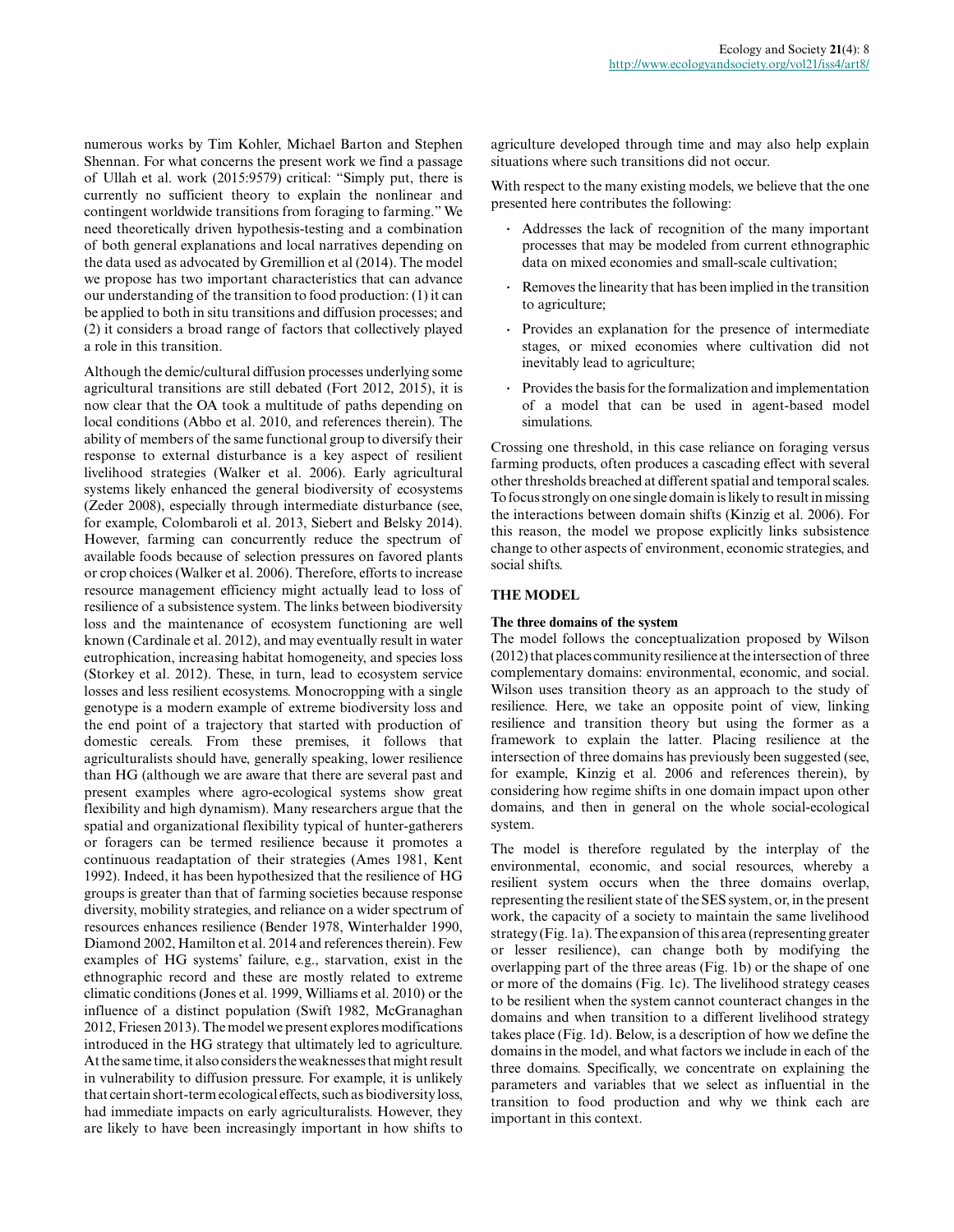| Parameter                                                   | Variable              | Measure                             | Paleo proxies                                                    |
|-------------------------------------------------------------|-----------------------|-------------------------------------|------------------------------------------------------------------|
| Environmental                                               | Ecosystem             | NPP/NSP                             | Micro- and macrobotanical remains                                |
| resources                                                   | productivity          |                                     | Micro- and macrozoological remains                               |
|                                                             |                       |                                     | Chemical and trace elements/nutrients                            |
|                                                             |                       |                                     | Temperature and moisture proxies                                 |
|                                                             | Variability of system | Temperature                         | Proxies that measure quantified temperature or that indicate     |
|                                                             | productivity          | Moisture/rainfall                   | climate (e.g., chironomids; beetles; leaf waxes, tree rings, ice |
|                                                             |                       | Seasonality                         | cores, ocean and lake sediments, plant isotopes)                 |
|                                                             |                       | Nutrient status                     |                                                                  |
| Economic resources                                          | Diet                  | Caloric intake                      | Archeobotany (macro- and microremains)                           |
|                                                             |                       |                                     | Archeozoology                                                    |
|                                                             |                       |                                     | Stable isotopes                                                  |
|                                                             |                       |                                     | Residue analysis                                                 |
|                                                             |                       |                                     | Chemical analysis on human bones                                 |
|                                                             | Technology            | Production/extraction/preservation  | Geoarcheology                                                    |
|                                                             |                       | efficiency                          | Archeobotany (weeds)                                             |
|                                                             |                       |                                     | Typological studies                                              |
|                                                             |                       |                                     | Use-wear on lithics/bone tools                                   |
|                                                             |                       |                                     | Storage structures and technologies                              |
| Social resources                                            | Population            | Demography                          | Density of sites                                                 |
|                                                             | distribution          |                                     | Size of sites                                                    |
|                                                             |                       |                                     | Gene flow                                                        |
|                                                             |                       |                                     | Chronology/radiocarbon dates                                     |
|                                                             | Social networks       | Relationships and flows between and | Patterns/distribution of the sites                               |
|                                                             |                       | within groups                       | Appearance of exotic materials (trade)                           |
| NPP, Net Primary Production; NSP, Net Secondary Production. |                       |                                     |                                                                  |
|                                                             |                       |                                     |                                                                  |

**Table 1**. Summary of the variables presented in the paper, with an indication on proxies for measuring them in past social-ecological systems.

**Fig. 1**. Schematic representation of the model. The external circle represents the livelihood system, which comprises three domains: environmental, social, and economic resources (not named in the figure to indicate that the change is not dependent on the domain). Whenever the three domains overlap, the system can be considered resilient (a, b, and c - green circle). The degree of resilience depends on the size of the overlapping areas: the more the three domains overlap (bigger area) the more resilient the system is. When one or more of the domains do not overlap with the others, the system is not resilient and the transition to a new system takes place (d - red circle).



Considering the multiscalar, complex nature of the resilience framework, defining variables to be operationalized is extremely difficult, as also suggested by Cumming et al. (2005). In addition, when addressing resilience of social-ecological systems, which are complex systems, additional challenges are posed when approaching their formalization and parameterization because more than one attractor can play a significant role (Davidson 2010). Moreover, given the impossibility of replicating and analyzing real-world systems, it must be assumed that some level of subjectivity is inevitable in any study related to resilience of social-ecological systems. We argue that the variables selected (Table 1) are those that impact the system most, although recognize that they do not represent the entire spectrum of possible variables. We draw particular attention to the fact that it is not the absolute value of each variable that matters, but their variation and relative weight in respect to the other domains. In other words, rather than the absolute resource availability, it is the amount of variation in a particular resource and the rate of production of new resources that characterizes any particular system.

# *Parameter 1: Environmental resources*

Humans are one of between 5 and 30 million animal species present on our planet (Erwin 1982), but use approximately 40% of the current productivity of terrestrial ecosystems (Vitousek et al. 1986). Therefore, environmental resources are fundamental in our model. We define this parameter as the biodiversity and geodiversity available for human exploitation, and we choose two specific variables, productivity and variability, because they are noncontext dependent, i.e., they can be applied to any environmental/economic setting, but can be strictly specified if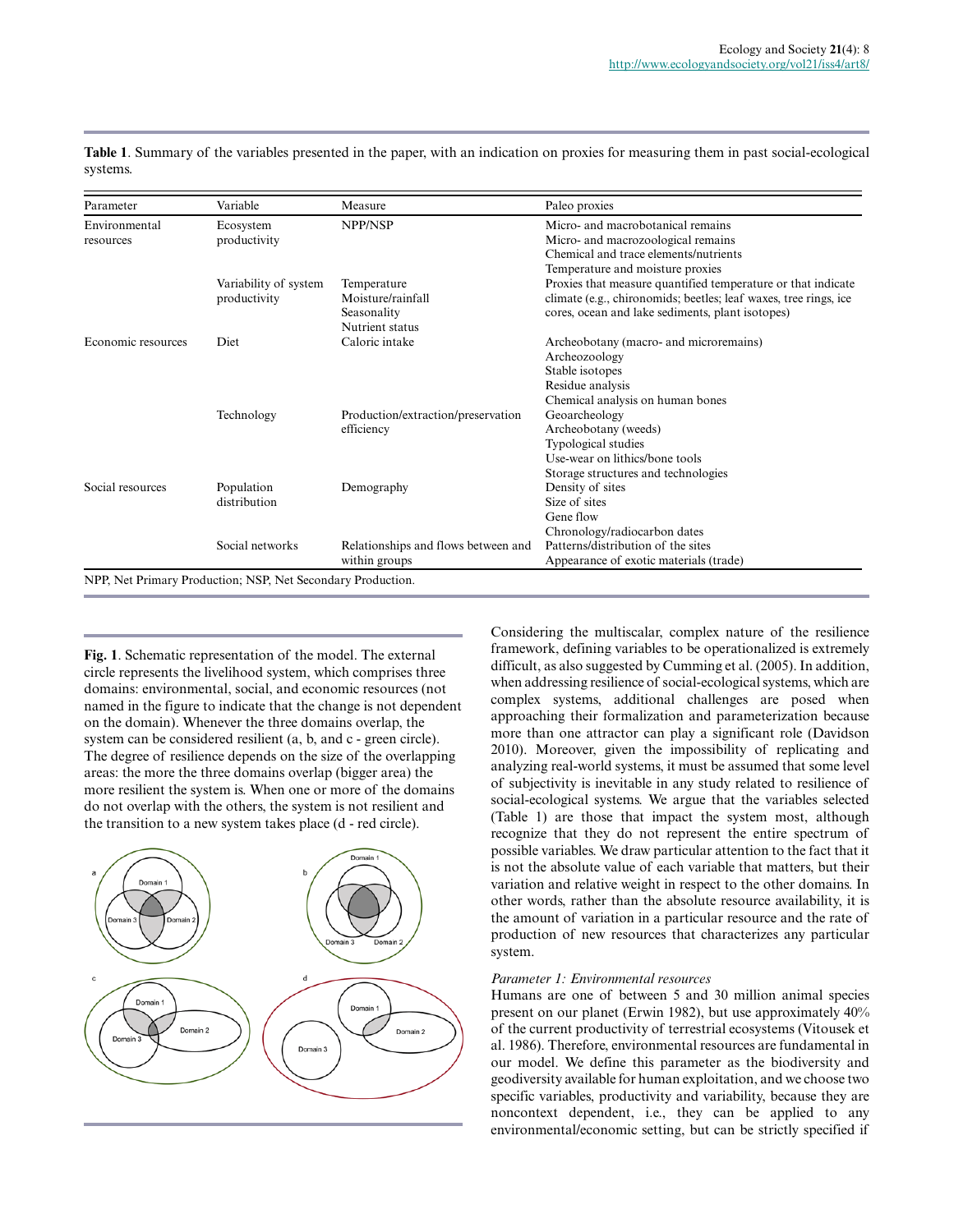needed, for example, looking at single resource productivity. Furthermore, this approach can accommodate different scales: single elements (e.g., temperature) or pools of elements (e.g., seasonality) and nonlinear trajectories, looking at both resilient and nonresilient systems

Variable 1: Ecosystem productivity: This represents the entire pool of resources in the system or the rate of biomass generation. A rather straightforward way to quantify the available resources is to calculate an environment's net primary production (NPP) and net secondary production (NSP).

NPP is the rate at which all the plants in an ecosystem produce net chemical energy. This rate is equal to the difference between the rate at which the plants in an ecosystem produce chemical energy (gross primary production) and the rate at which they use some of that energy during respiration. NSP is the generation of biomass of heterotrophic (consumer) organisms in a system. This is characterized by the transfer of organic material between trophic levels and represents the quantity of new tissue (mostly animal) created by food assimilation. NSP is commonly defined to include all biomass generation by heterotrophs (herbivore consumers; carnivore consumers). The NPP and NSP are wellestablished measures for energy flow and they can be calculated for any environment, with higher or lower accuracy, including those for specific resources. These resources can originate from totally anthropic environments, such as a field of wheat, or from environments where the human influence is negligible, such as a tropical forest. Gross production in animals equals the amount of biomass or energy assimilated or biomass eaten less feces.

Using NPP and/or NSP offers the opportunity to estimate the level of energy potentially co-opted by humans (Kelly 1995, Binford 2001). It also allows the evaluation of possible consequences when there is an unsustainable use of resources, such as environmental degradation and species extinctions (loss of biodiversity), and altered climate. For the purpose of our model we can use NPP, NSP, or, more useful for resources potentially available to humans, the standing crop (the measure of the biomass of a system at a single point in time; calories/m²) as one of our parameters. The primary and secondary productions of an environment can be expressed as the rate of formation of new material in the environment or all biomass generated, per unit of surface and per unit of time (energy  $=$  calories/m<sup>2</sup>/year). The difference between primary production and standing crop is crucial when, for instance, we are interested in understanding delayed investments and management of the resource. The productivity of a field of wheat can be calculated simply by the standing crop because the resource is harvested at the end of the growing season in the same year. On the other hand, the productivity of a forest or a hazelnut grove should be calculated as primary production because it must include "time" because these systems are generally managed over an extended period. Indeed, the element "time" is very important when thinking about ecosystems; and understanding how much and how fast something is happening or changing is a critical aspect for properly understanding the system under study. NPP can be calculated for past systems through current data or models of past vegetation or plant production (see for example Sugita 2007, Gaillard et al 2010). Because NSP is positively correlated with

NPP, at least for what concerns herbivores (Coe et al. 1976), NPP can be used in the model to combine two values in one measure.

Variable 2: Variability of system productivity: This variable represents inter- and intra-annual changes in a system's productivity and assesses how much and how fast a system's productivity is changing. In this case we consider changes that happen within a system's phase, because of the inherent variance of the system characteristics, rather than changes of phases. A system can be destabilized depending on the scales and tempo of the decrease in system productivity, forcing human groups to deal with fewer or diminishing resources during particular periods, which in some cases can become critical for a group's survival. The importance of variability in systems' productivity has been highlighted, for instance, by a set of simulation experiments for HG populations in semiarid environments (Balbo et al. 2014). These have shown that, independently of the scale of the climatic variability, human populations increase as the variability in yearly precipitation (VYP) decreases. Here, yearly precipitation (YP) is taken as a rough proxy of NPP, valid at least in thee specified climatic settings. Thus, the lower the interannual (annual, decadal) variation in precipitation, the better human populations perform in the simulation (population's growth). This is understandable in terms of human behavior because decreased short-term variability leads to improved predictability of resources (the system has more constant production) and continued availability from one year to the following. The opposite situation (high variance) reduces a population's growth capabilities because it requires a constant reconsideration of subsistence strategies that are dependent on the quantity of resources and their distribution in the landscape. These experiments also reveal that decadal patterns of resource availability affect reproductive strategies, i.e., the number of offspring any agent has (where the agent is a household comprising a couple and its offspring) depends on access to resources. It is interesting that similar responses are observed in current animal populations and that a higher variance of certain environmental parameters, e.g., temperature, impact the population performance (Vasseur et al. 2014). We therefore suggest that general models of ecosystem productivity should consider the amplitude and frequency of variations of ecosystems, especially in those study systems characterized by high seasonality or high fluctuations or variability in climatic parameters.

#### *Parameter 2: Economic resources*

We define this parameter as the subsistence strategy of a population, including the pool of resources that people choose to exploit among those available and by what means. Preindustrial subsistence strategies are normally divided into four major groups (Nanda and Warms 2011): (1) hunting and gathering; (2) horticulture, i.e., domestic plants and animals with low-level technology and absence of surplus; (3) pastoralism, i.e., domestic animals and animal products constitute the main resource base; and (4) agriculture, i.e., intensive or extensive cultivation of plants with high-level technologies. It now seems clear that in many cases this classification is too strict and some societies practice a mixed economy, combining elements of more than one of the abovementioned strategies (Minzenberg and Wallace 2011, Greaves and Kramer 2014).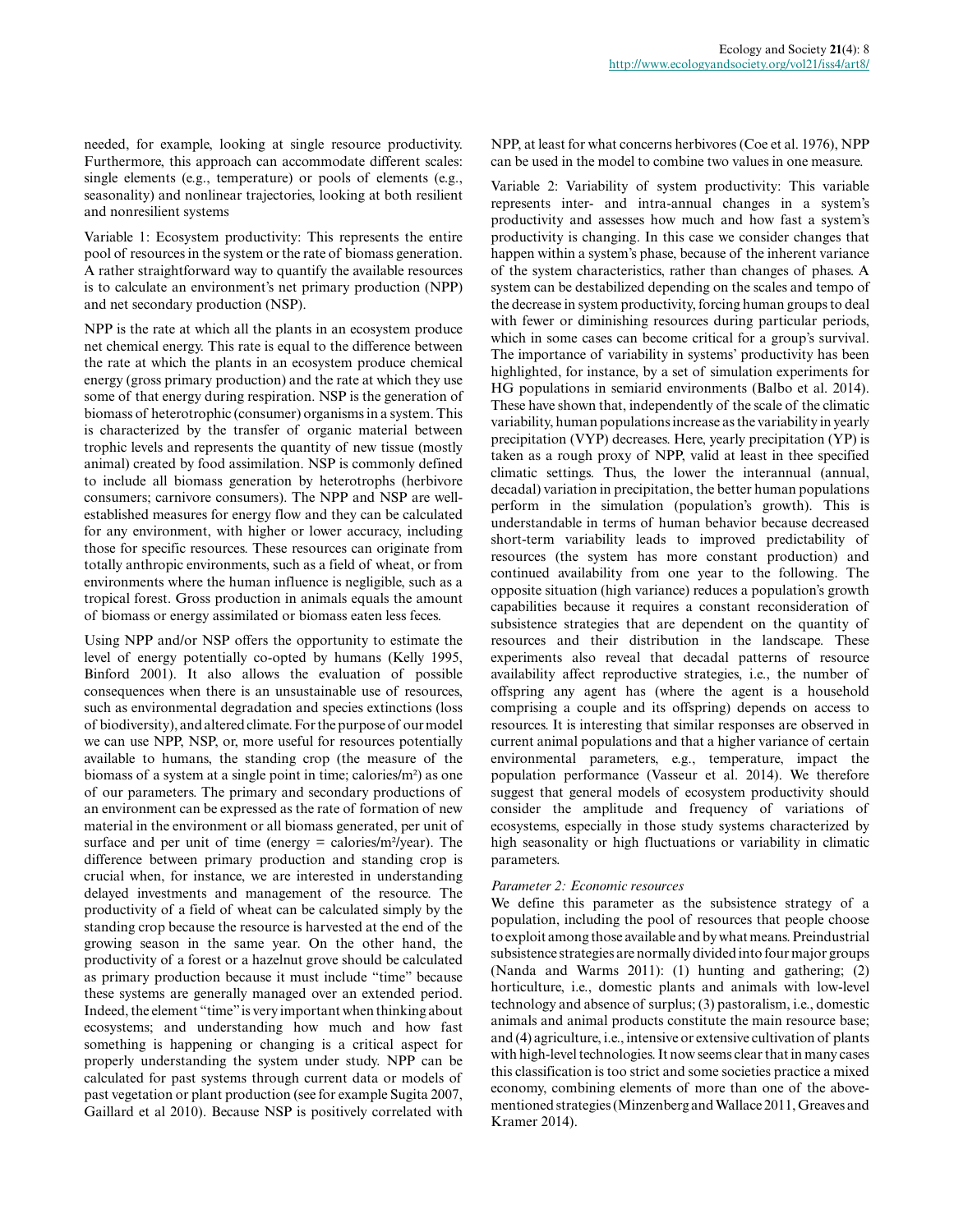Variable 1: Diet: Diet, defined as the suite of resources that constitute the primary caloric intake of a community, can be traced both ethnographically and archeologically. The type and relative amounts of food items consumed can be explored ethnographically through interviews and direct observations. Past diets can be reconstructed from the archeological record using archeozoology (the study of vertebrate and invertebrate animal remains to reconstruct animal consumption and exploitation patterns), archeobotany (the study of archeological plant remains), as well as the study of human remains. These analyses offer a wealth of information on past subsistence strategies (literature on these subjects is abundant; an interesting effort to combine these techniques is represented by the work of Smith and Munro 2009). More recently, other dietary proxies, such as chemical, isotopic, and elemental signatures have been successfully used to reconstruct past diets (Fernandes et al. 2014, and references therein).

Changes in past and present subsistence strategies have been linked to climate and environmental change (e.g., Richerson et al. 2001), resource overexploitation (Williams et al. 2014), as well as modification of the social structure (e.g., McCabe et al. 2010). By modifying their diet, populations can offset the overexploitation of specific resources, but also increase their resilience. Indeed, HG are often characterized as resilient because of their diverse diet (Bender 1978) and flexible social organization (Colonese et al. 2014).

Variable 2: Technology: Technology is the means by which people access natural resources. The available technology determines the suite of resources that can be potentially procured. Technology may be viewed either as changing autochthonously in response to novel food opportunities, either environmentally generated or due to dietary shifts, or enabling new exploitive tasks through introduction. Many past archeological arguments about technological and dietary changes, especially among food producers, emphasized introductions of tools and techniques as critical (Kirch 1995, Doolittle 2014, de Saulieu and Testart 2015). Current understanding recognizes the potential complexities in identifying innovation, simple adoption, and modified use of new techniques in both archeology and ethnology. Indeed, technology and resource exploitation are suggested to be coevolutionary (see Rammel et al. 2007 for a discussion on modern complex adaptive systems).

Technological change is a key aspect of inferring subsistence shifts in archeology. Associated faunal and floral remains may not always be recovered from archeological sites to provide a secure understanding between technology and diet. Variation in tools may signal new subsistence activities, situational changes in extant dietary practices, or changes that affect resource exploitation in complex ways that can feedback into environmental availability or social organization. For example, technological innovation can drive change in the intensity with which resources are exploited, i.e., increased accessibility, reduced search, pursuit or handling time, increased return predictability (Bender 1978). For example, the introduction of firearms in Native Alaskan communities has dramatically increased the number of hunted caribou (Usher 1965).

It has been proposed that the introduction of the ox-drawn plough, whose archeological signatures can be at times studied through soil micromorphology (Lewis 2012), initiates a series of social transformations that ultimately led to intensification of production (Kerig 2013). New food processing technologies can also result in resources intensification (Wright 1994). Thus food procurement and processing artefacts may reflect changes in strategies to increase their nutritional input. Other forms of technology, such as storage, allow the unbalanced temporal production of specific resources to remain available throughout the year, mitigating risk and uncertainty in resource availability (de Saulieu and Testart 2015, and references therein). Mobility can also be considered a technological strategy to manipulate the spatial distribution of resources and maintain the stability of the system (Binford 2001, Kelly 2013, Hamilton et al. 2014, and references therein).

## *Parameter 3: Social resources*

We define social resources as the means by which societies respond to and cope with internal and external stresses and disturbances. According to ethnography, these mechanisms emerge at different social scales including the individual, household, and community level. Archeologically, the social scale may be a much more abstract set of events because the time depth and temporal resolution of the archeological record is not equivalent to relatively short-term ethnographic observations. Although many social factors influence the ability to cope with changing and variable conditions, for simplicity, most factors are expected to filter through population distribution and social networks. Because we are exploring the transition from HG to AP (even if cases of reversion from AP to HG are not uncommon), we concentrate on the social mechanisms that primarily regulate HG societies.

Variable 1: Population distribution: Although the environment imposes certain constraints on population size, hunter-gatherers may adjust group numbers through various mechanisms to balance resource density with population density. The distribution of individuals, households, and groups can be managed through mobility, camp composition (Williams and Hunn 1982, Kelly 1983, 2013, Binford 2001), dispersal and postmarital residence patterns (Alvarez 2004, Marlowe 2010, Kramer and Greaves 2011), and fusion/fission dynamics (Crema 2014). Population redistribution may occur at different temporal scales, for example, daily, seasonally, or annually, and may involve the aggregation and dispersal of different group members, e.g., bachelor foraging trips, female food processing parties). At its simplest, population redistribution serves to adjust consumers and producers, and the age and sex composition of groups for the purposes of resource procurement, mating, and information exchange.

Ethnographically, population distribution has been linked to resource availability and extensive studies exist about resource availability, mobility, and population densities (Keeley 1988, Taylor 1998). For example, among Pumé mobile hunter-gatherers living on the Llanos of Venezuela, camp membership includes bilateral kin and remains stable across all seasonal moves. This appears to be a response to their marginal environment by maximizing the number of producers and to be as inclusive of male and female kin base as possible (Kramer and Greaves 2011). In contrast, among Hadza, hunter-gatherers living in the woodlands of Tanzania, individuals rotate among much smaller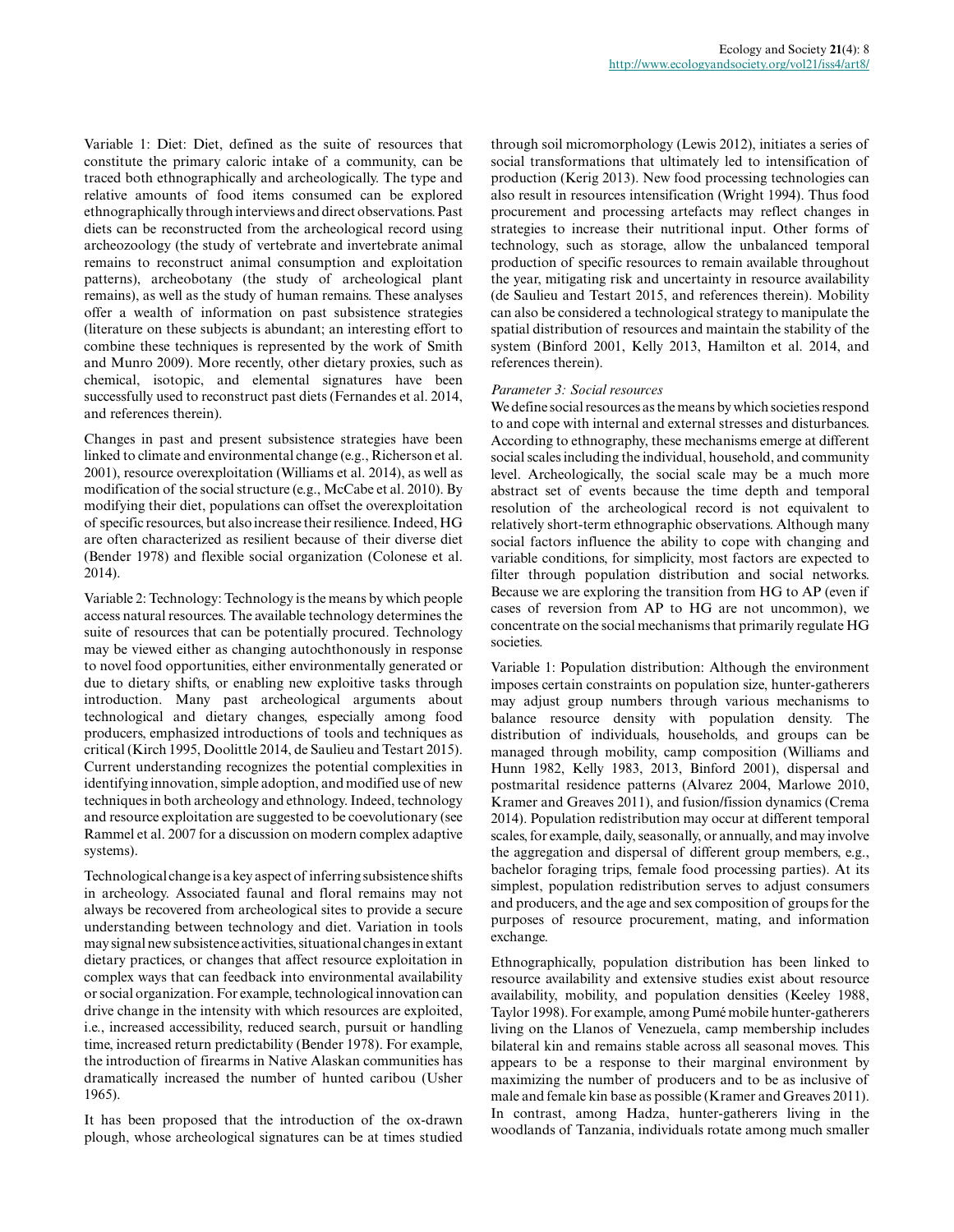shorter term camps (Marlowe 2006). Unlike the Venezuelan Llanos, the Hadza environment has a greater availability of game, tubers, and reliable sources of honey, so that camp moves are seldom related to food shortages. Camps can include fewer producers partly because each has a greater assurance of daily foraging success (Woodburn 1972).

An archeological example is represented by the Azapa Valley (northern Chile) where Varela and Cocilovo (2002) identified changes in population distribution dynamics over a period of about 6000 years. Their study highlighted that genetic changes in the population correlate well with population mobility, increase/ decrease of endogamy in the kinship structure, and changes in the economy, i.e., beginning of plant cultivation. Population density and distribution in archeology has been inferred also through summed probability distribution of radiocarbon dates (e.g., Crema et al. 2016, Shennan and Edinborough 2007, Bamforth and Grund 2012, and references therein), through settlement pattern and distribution (Zimmermann et al. 2009), or habitable areas (see Gautney and Holliday 2015, and references therein). Some of the most recent results of this approach seem to indicate that demography had a crucial role in shaping the phase of incipient food-production in Europe (Shennan et al. 2013), although a different perspective is also emerging, that compares the demographic growth of HG to that of AP (Zahid et al. 2016).

Variable 2: Social networks: In addition to population distribution, HGs also utilize many strategies to establish social networks that link individuals with small familial units as well as across sometimes vast distances. Social networks involve obligations and responsibilities that may form among kin and nonkin for the purposes of reproduction, family formation, food and resource sharing, information exchange, protection, aggression, and other forms of cooperation. Social networks function as systems where hierarchies (elements at different scale) interact at different levels (Kohl 2008). Social networks include the number of individuals and the extent of a network (size of the network), as well as the intensity of interactions (frequency, periodicity, etc.). Because of the partiality of the archeological record, evidences for past social networks are difficult to assess. However, finding exotic materials in archeological assemblages might indicate the existence of exchange routes that possibly served as information exchange networks too (Zvelebil 2006, Otte 2009). In addition new approaches are being developed to understand population distribution across territories (Marwick 2003, Soares et al. 2010). Ethnographic data offer extensive information on social networks, which can be used to build general exchange and social networks models. Then, the complexity of the networks can be measured following specific methodologies, such as Horton-Strahler number (see an application to a social case study in Arenas et al. 2004).

Pumé hunter-gatherers, for example, frequently aggregate for allnight dances that reify group solidarity and membership across a broad social sphere (Kramer and Greaves 2016). Although food consumption does not occur during these gatherings, individuals participate by singing and dancing, activities known to promote cooperation (Adams 2004, Wiltermuth and Heath 2009). Information exchange at dances includes discussions of resource distributions, news of kin and individuals of interest for a range of economic and social reasons, and outside events that may affect local communities. These weekly dances also include storytelling and performance of healing rites. Songs and stories typically reiterate kin and affine relations across multiple generations and large distances. Rarely does a camp member not attend these events, which often are followed by foraging and hunting bouts and other cooperative activities.

Gamble (1982) was one of the first scholars to use social network theories to interpret Paleolithic art and ornaments to formalize the link between archeological objects and social alliances and interactions. Moreover, the spread of different types of ornaments has been interpreted archeologically as a mechanism for reinforcing identities and delayed reciprocity (Trubitt 2003). A way of inferring social networks from livelihood practices has been introduced by Stiner and Kuhn (2006). Their work shows that during the Late Paleolithic, the decrease in ungulates prey size, alongside changes in the mortality patterns, could be interpreted as the consequence of higher demographic pressure (Stiner et al. 1999), which in turn forced a reorganization and intensification of social networks (Stiner and Kuhn 2006).

## **DISCUSSION**

Because the dynamics of social-ecological systems are mostly driven by humans, some authors consider adaptability mainly as a function of the social component (Walker et al. 2004). However, it is the interplay of the three domains we identify in the model (environmental, economic, and social) that influences the resilience of any particular adaptive system. Focusing too intensely on one of the three risks underestimating the effects of the others, and of their interactions. This is the reason why we have conceptualized the intersection of each domain as representing a resilience measure. Certainly, SES are complex in that the effects of the interactions are more than the sum of the single parts. For example, in our model, any changes in one of those contributing domains can affect the area of overlapping between those domains (the systems' resilience) thus producing a cascading effect in the others that ultimately affects the whole system. Environments can be affected by the economic and social behaviors of humans, and obviously environments play an important role in determining effective economic and social strategies. For example, in the transition from HG to AP there may be associated soil impoverishment and in some cases biodiversity loss (Denevan 1995, Haberle 2007), but the various forms of traditional landscape engineering can also be beneficial creating, in fact, higher biodiversity (Zeder 2008). On the other hand, in some ecosystems removing one element might create a cascade effect that impinges on the entire trophic system (Chapin et al. 2000). Normally, the higher the biodiversity, the more resilient the system. Generally, environmental effects are better understood or hypothesized than the diverse outcomes from changing subsistence responses of humans as economies change and social behaviors shift, making systemic resilience measures problematic. This concept has been explored in the study of livelihood strategies and it is mostly accepted that HGs, who consume a wide spectrum of food products and share and divide their foodstuff to minimize vulnerability, are more resilient than many agricultural adaptations (Bender 1978, Winterhalder 1990, Diamond 2002).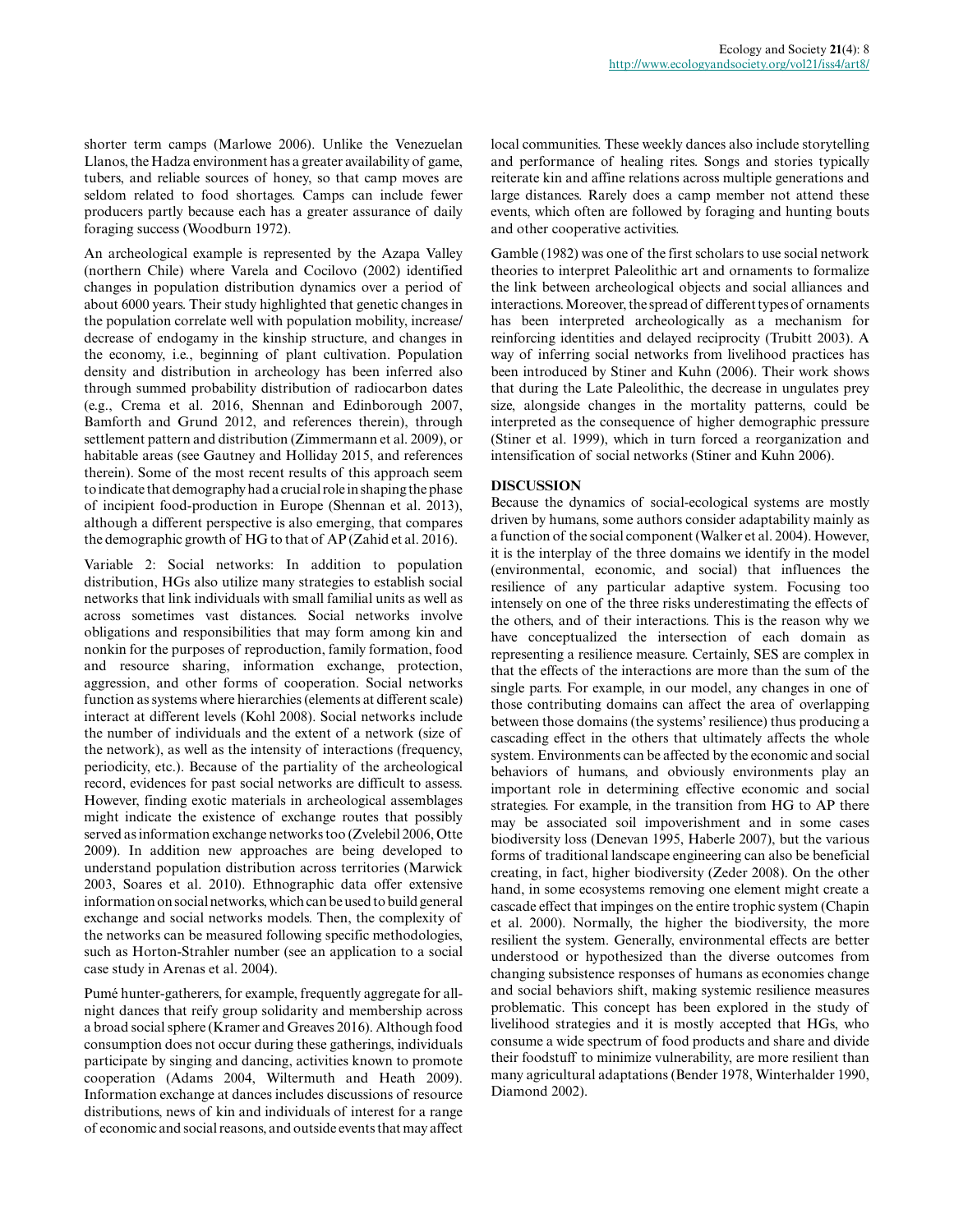#### **Relevance of this model to the study of the transition to agriculture**

The model we presented in this paper may be used to explain transitions in livelihood systems. In our expectations, transitions are most likely to occur when the pull of the environmental and the social domains is strong and populations do not have the possibility of mitigating it by changing some of the internal variables (technology, mobility, etc.). These may include, but are not limited to, the deliberate mixed use of wild and domesticated resources, a focus on more reliable food storage, and/or social mechanisms such as exchange and specialization (Whitehouse and Kirleis 2014, Antolín et al. 2015, García-Granero et al. 2015). As a result, the only, or most profitable, option is to completely change the subsistence strategy, i.e., the economic resources. This model offers the possibility to consider social-ecological prehistoric systems as dynamic and fluctuating. The value of this model is augmented by the additional consideration of selecting parameters that can also be examined in modern ethnographic contexts where populations exhibit stable or transitioning economies that include foraging, mixed subsistence, and agricultural reliance.

The proposed approach also removes the linearity of simply expecting most systems to lead to agricultural adaptations and provides the possibility of formalizing the model and using it for simulations. This potentially offers improved understanding of circumstances where HGs changed their strategy to include some aspects of cultivation that may or may not have led to a greater reliance on agriculture. Such instances would represent changes in the "shape" or "size" (Figs.1b and 1c) of the resilient area of the system, without the three domains separating (Fig. 1d). These cases are important to gain a better understanding of transitions from foraging to horticultural and agricultural reliance where the archeological evidence indicates that significant periods of time separate initial appearances of cultivation and the move to reliance on those foods (Allaby et al. 2008, Piperno and Pearsall 1998, Richerson et al. 2001, Smith 2001). This also means that most transitions to agriculture occur from mixed economies, not directly from hunting and gathering.

## **ABM as a tool to explore resilience of livelihood strategies**

The resilience of livelihood strategies as the consequence of the dynamics between complex social and economic domains is influenced by emergent properties of societies that follow nonlinear pathways and is based on a bottom-up approach to uncertainty and change (Wilson 2012, and references therein). In this perspective, agent-based models (ABM) and simulations (ABS) represent some of the most useful tools to investigate these wider processes, and specifically in small-scale societies. Traditionally, modeling and simulation approaches are split between two different perspectives: (1) ecologically influenced or (2) oriented to artificial societies (for a synthesis on this subject, see Epstein and Axtell 1996). The first perspective is primarily interested in environmental constraints and resource exploitation and management, often neglecting the importance of human behavior. The second perspective makes use of simplified virtual societies to investigate theoretical questions, thus removing what should be a basic component of the model: the environment where human interactions take place. ABM and simulation, provides the opportunity to integrate ecological and social aspects in realistic, heterogeneous scenarios (Rubio-Campillo et al. 2012,

and references therein). In addition, ABMS is able to deal with a wide range of assumptions (Balbo et al. 2014, Lake and Crema 2012) as well as with agent's decision-making processes (Francès et al. 2015), opening the possibility to investigate subsistence shifts from both a theoretical and the empirical perspective. We consider that this model incorporates a number of useful interactions to evaluate the potential for the concept of resilience to improve alternative explanatory implications behind potentially complex pathways from hunting and gathering to agricultural lifeways.

# **CONCLUSIONS**

The model we described in this paper constitutes a first conceptualization to be used as the basis for the implementation of formal ABM and ABMS. We stress that our work on the application of these ideas is at an early stage, and present this framework in the hope that it will be useful to future research on the question of OA and, more generally, of the resilience of socialecological systems. The variables selected to explain the model can be easily converted into numerical values to be introduced in a computational model and adapted to any specific case study. The next step of the research will be the implementation of the proposed model to explore the mechanisms behind the transition to agriculture in a set of worldwide case studies. We believe that our approach can positively contribute to the challenge of understanding how this transition took place and the adaptive mechanisms that were put in place to maintain the resilience of livelihood strategies, both HG and AP.

## *AUTHOR CONTRIBUTIONS*

All authors discussed the idea, the paper structure and the parameters to be included in the model. CL wrote a first draft, the general parts and the economic parameter. All other authors contributed to the general text and, more specifically, DZ and KLK contributed to the social parameters and NJW and MM to the ecological parameters.

*Responses to this article can be read online at:* [http://www.ecologyandsociety.org/issues/responses.](http://www.ecologyandsociety.org/issues/responses.php/8757) [php/8757](http://www.ecologyandsociety.org/issues/responses.php/8757)

## **Acknowledgments:**

*This paper is the result of a two-day workshop funded by ICREA (Catalan Higher Research Institution) and organized at the ICTA (Institute for Environmental Studies) of the Autonomous University of Barcelona and the Department of Humanities of the Universitat Pompeu Fabra. The workshop was cofounded by the SimulPast project (former Spanish Ministry of Science and Innovation, CSD2010-00034). CL, DZ, MM, and JJGG are part of CaSEs (Complexity and Socio-Ecological Dynamics Research Group), a Grup de Recerca Emergent of the Generalitat de Catalunya (SGR-e 1417). CL is currently a UPFellow; JJGG was supported by a JAE PreDOC PhD scholarship (Spanish National Research Council and European Social Fund) and the SimulPast project.*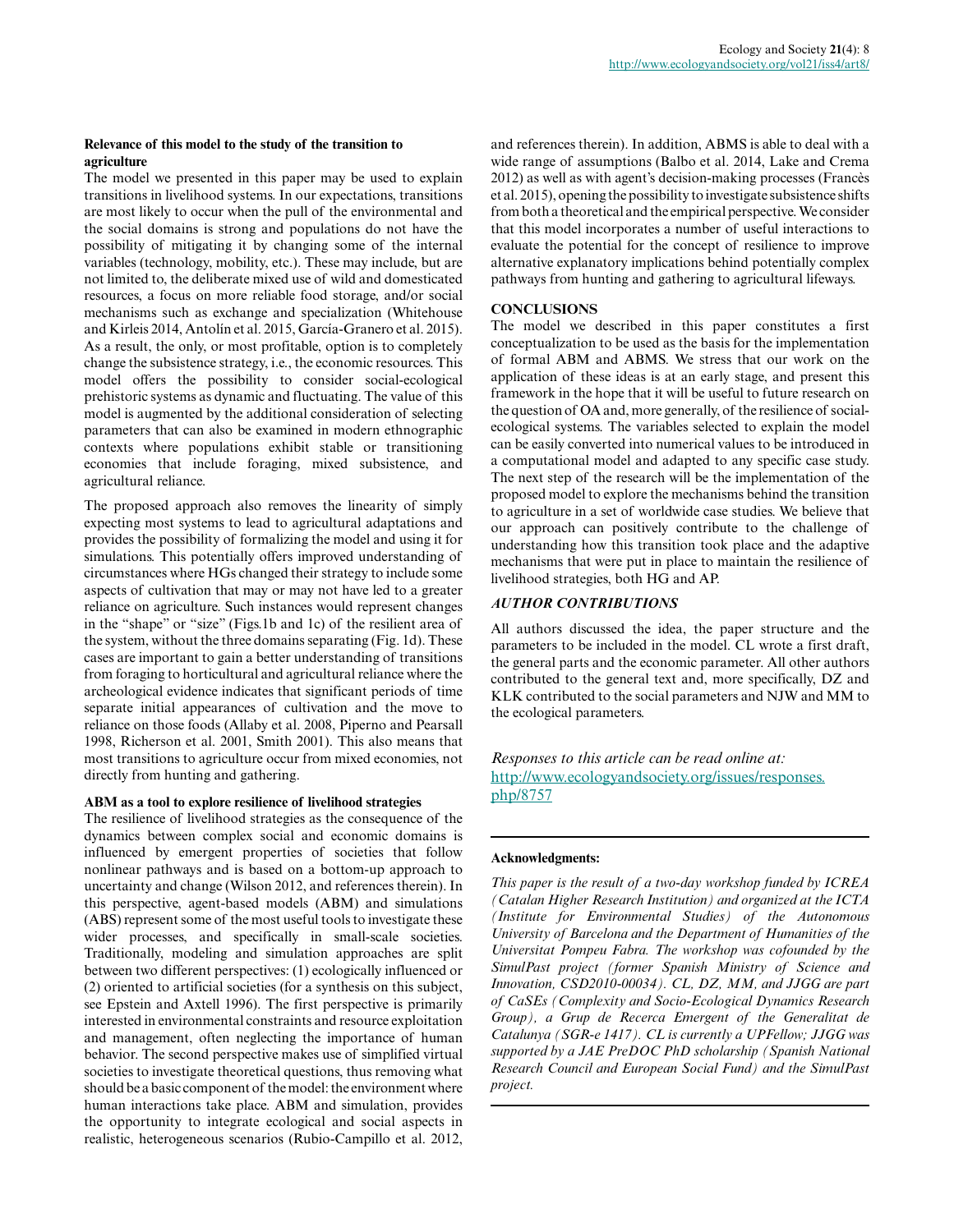## **LITERATURE CITED**

Abbo, S., S. Lev-Yadun, and A. Gopher. 2010. Agricultural origins: centers and noncenters; a Near Eastern reappraisal. *Critical Reviews in Plant Sciences* 29(5):317-328. [http://dx.doi.](http://dx.doi.org/10.1080%2F07352689.2010.502823) [org/10.1080/07352689.2010.502823](http://dx.doi.org/10.1080%2F07352689.2010.502823)

Adams, R. L. 2004. Archaeological study of feasting in Sulawesi, Indonesia. *Journal of Anthropological Archaeology* 23:56-78. [http://dx.doi.org/10.1016/j.jaa.2003.10.001](http://dx.doi.org/10.1016%2Fj.jaa.2003.10.001)

Adger, W. N. 2006. Vulnerability. *Global Environmental Change* 16:268-281. [http://dx.doi.org/10.1016/j.gloenvcha.2006.02.006](http://dx.doi.org/10.1016%2Fj.gloenvcha.2006.02.006)

Allaby, R. G., T. A. Brown, and D. Q. Fuller. 2010. A simulation of the effect of inbreeding on crop domestication genetics with comments on the integration of archaeobotany and genetics: a reply to Honne and Heun. *Vegetation History and Archaeobotany* 19:151-158. [http://dx.doi.org/10.1007/s00334-009-0232-8](http://dx.doi.org/10.1007%2Fs00334-009-0232-8)

Allaby, R. G., D. Q. Fuller, and T. A. Brown. 2008. The genetic expectations of a protracted model for the origins of domesticated crops. *Proceedings of the National Academy of Sciences* 105 (37):13982-13986. [http://dx.doi.org/10.1073/pnas.0803780105](http://dx.doi.org/10.1073%2Fpnas.0803780105)

Alvarez, H. P. 2004. Residence groups among hunter-gatherers: a view of the claims and evidence for patrilocal bands. Pages 420-442 *in* B. Chapais and C. M. Berman, editors. *Kinship and behavior in primates.* Oxford University Press, Oxford, UK.

Ames, K. M. 1981 The evolution of social ranking on the northwest coast of North America. *American Antiquity* 46:789-805. [http://dx.doi.org/10.2307/280106](http://dx.doi.org/10.2307%2F280106)

Antolín, F., and S. Jacomet. 2015. Wild fruit use among early farmers in the Neolithic (5400-2300 cal bc) in the north-east of the Iberian Peninsula: an intensive practice? *Vegetation History and Archaeobotany* 24(1):19-33. [http://dx.doi.org/10.1007/](http://dx.doi.org/10.1007%2Fs00334-014-0483-x) [s00334-014-0483-x](http://dx.doi.org/10.1007%2Fs00334-014-0483-x) 

Antolín, F., S. Jacomet, and R. Buxó. 2015. The hard knock life. Archaeobotanical data on farming practices during the Neolithic (5400-2300 cal BC) in the NE of the Iberian Peninsula. *Journal of Archaeological Science* 61:90-104. [http://dx.doi.org/10.1016/j.](http://dx.doi.org/10.1016%2Fj.jas.2015.05.007) [jas.2015.05.007](http://dx.doi.org/10.1016%2Fj.jas.2015.05.007) 

Arenas, A., L. Danon, A. Díaz-Guilera, P. M. Gleiser, and R. Guimerá. 2004. Community analysis in social networks. *European Physical Journal B-Condensed Matter and Complex Systems* 38 (2):373-380. <http://dx.doi.org/10.1140/epjb/e2004-00130-1>

Asouti, E., and D. Q. Fuller. 2012. From foraging to farming in the southern Levant: the development of Epipalaeolithic and Prepottery Neolithic plant management strategies. *Vegetation History and Archaeobotany* 21:149-162. [http://dx.doi.org/10.1007/](http://dx.doi.org/10.1007%2Fs00334-011-0332-0) [s00334-011-0332-0](http://dx.doi.org/10.1007%2Fs00334-011-0332-0) 

Asouti, E., and D. Q. Fuller. 2013. A contextual approach to the emergence of agriculture in Southwest Asia: reconstructing Early Neolithic plant-food production. *Current Anthropology* 54 (3):299-345. [http://dx.doi.org/10.1086/670679](http://dx.doi.org/10.1086%2F670679) 

Balbo, A. L., X. Rubio-Campillo, B. Rondelli, M. Ramírez, C. Lancelotti, A. Torrano, M. Salpeteur, N. Lipovetzky, V. Reyes-García, C. Montañola, and M. Madella. 2014. Agent-based simulation of Holocene monsoon precipitation patterns and hunter-gatherer population dynamics in semi-arid environments. *Journal of Archaeological Method and Theory* 21(2):426-446. [http://dx.doi.org/10.1007/s10816-014-9203-1](http://dx.doi.org/10.1007%2Fs10816-014-9203-1)

Bamforth, D. B., and B. Grund. 2012. Radiocarbon calibration curves, summed probability distributions, and early Paleoindian population trends in North America. *Journal of Archaeological Science* 39(6):1768-1774. [http://dx.doi.org/10.1016/j.jas.2012.01.017](http://dx.doi.org/10.1016%2Fj.jas.2012.01.017) 

Barlow, K. R. 2006. A formal model for predicting agriculture among the Fremont. Pages 87-102 *in* D. J. Kennett and B. Winterhalder, editors. *Behavioral ecology and the transition to agriculture*. University of California Press, Berkeley, California, USA.

Barton, L., and C.-B. An. 2014. An evaluation of competing hypotheses for the early adoption of wheat in East Asia. *World Archaeology* 46(5):775-798. [http://dx.doi.org/10.1080/00438243.](http://dx.doi.org/10.1080%2F00438243.2014.953703) [2014.953703](http://dx.doi.org/10.1080%2F00438243.2014.953703)

Bar-Yosef, O. 1998. The Natufian culture in the Levant, threshold to the origins of agriculture. *Evolutionary Anthropology* 6 (5):159-177. [http://dx.doi.org/10.1002/\(sici\)1520-6505\(1998\)6:5<159::](http://dx.doi.org/10.1002%2F%28sici%291520-6505%281998%296%3A5%3C159%3A%3Aaid-evan4%3E3.0.co%3B2-7) [aid-evan4>3.0.co;2-7](http://dx.doi.org/10.1002%2F%28sici%291520-6505%281998%296%3A5%3C159%3A%3Aaid-evan4%3E3.0.co%3B2-7)

Bender, B. 1978. Gatherer-hunter to farmer: a social perspective. *World Archaeology* 10(2):204-222. [http://dx.doi.org/10.1080/004](http://dx.doi.org/10.1080%2F00438243.1978.9979731) [38243.1978.9979731](http://dx.doi.org/10.1080%2F00438243.1978.9979731) 

Bettinger, R. L., L. Barton, and C. Morgan. 2010. The origins of food production in north China: a different kind of agricultural revolution. *Evolutionary Anthropology: Issues, News, and Reviews* 19:9-21. [http://dx.doi.org/10.1002/evan.20236](http://dx.doi.org/10.1002%2Fevan.20236) 

Binford, L. R. 2001. *Constructing frames of reference*. University of California Press, Berkeley, California, USA.

Bishop, R. R., M. J. Church, and P. A. Rowley-Conwy. 2009. Cereals, fruits and nuts in the Scottish Neolithic. *Proceedings of the Society of Antiquaries of Scotland* 135:47-103.

Butzer, K. W., and G. H. Endfield. 2012. Critical perspectives on historical collapse. *Proceedings of the National Academy of Sciences* 109(10):3628-3631. [http://dx.doi.org/10.1073/pnas.1114772109](http://dx.doi.org/10.1073%2Fpnas.1114772109)

Callo-Concha, D., and F. Ewert. 2014. Using the concepts of resilience, vulnerability and adaptability for the assessment and analysis of agricultural systems. *Change and Adaptation in Socio-Ecological Systems* 1(1):1-11. [http://dx.doi.org/10.2478/cass-2014-0001](http://dx.doi.org/10.2478%2Fcass-2014-0001) 

Cardinale, B. J., J. E. Duffy, A. Gonzalez, D. U. Hooper, C. Perrings, P. Venail, A. Narwani, G. M. Mace, D. Tilman, D. A. Wardle, A. P. Kinzig, G. C. Daily, M. Loreau, J. B. Grace, A. Larigauderie, D. S. Srivastava, and S. Naeem. 2012. Biodiversity loss and its impact on humanity. *Nature* 486(7401):59-67. [http://](http://dx.doi.org/10.1038%2Fnature11148) [dx.doi.org/10.1038/nature11148](http://dx.doi.org/10.1038%2Fnature11148) 

Chapin III, F. S., E. S. Zavaleta, V. T. Eviner, R. L. Naylor, P. M., Vitousek, H. L. Reynolds, D. U. Hooper, S. Lavorel, O. E. Sala, S. E. Hobbie, M. C. Mack, and S. Diaz. 2000. Consequences of changing biodiversity. *Nature* 405:234-242. [http://dx.doi.](http://dx.doi.org/10.1038%2F35012241) [org/10.1038/35012241](http://dx.doi.org/10.1038%2F35012241)

Coe, M. J., D. H., Cumming, and J. Phillipson. 1976. Biomass and production of large African herbivores in relation to rainfall and primary production. *Oecologia* 22(4):341-354. [http://dx.doi.](http://dx.doi.org/10.1007%2Fbf00345312) [org/10.1007/bf00345312](http://dx.doi.org/10.1007%2Fbf00345312)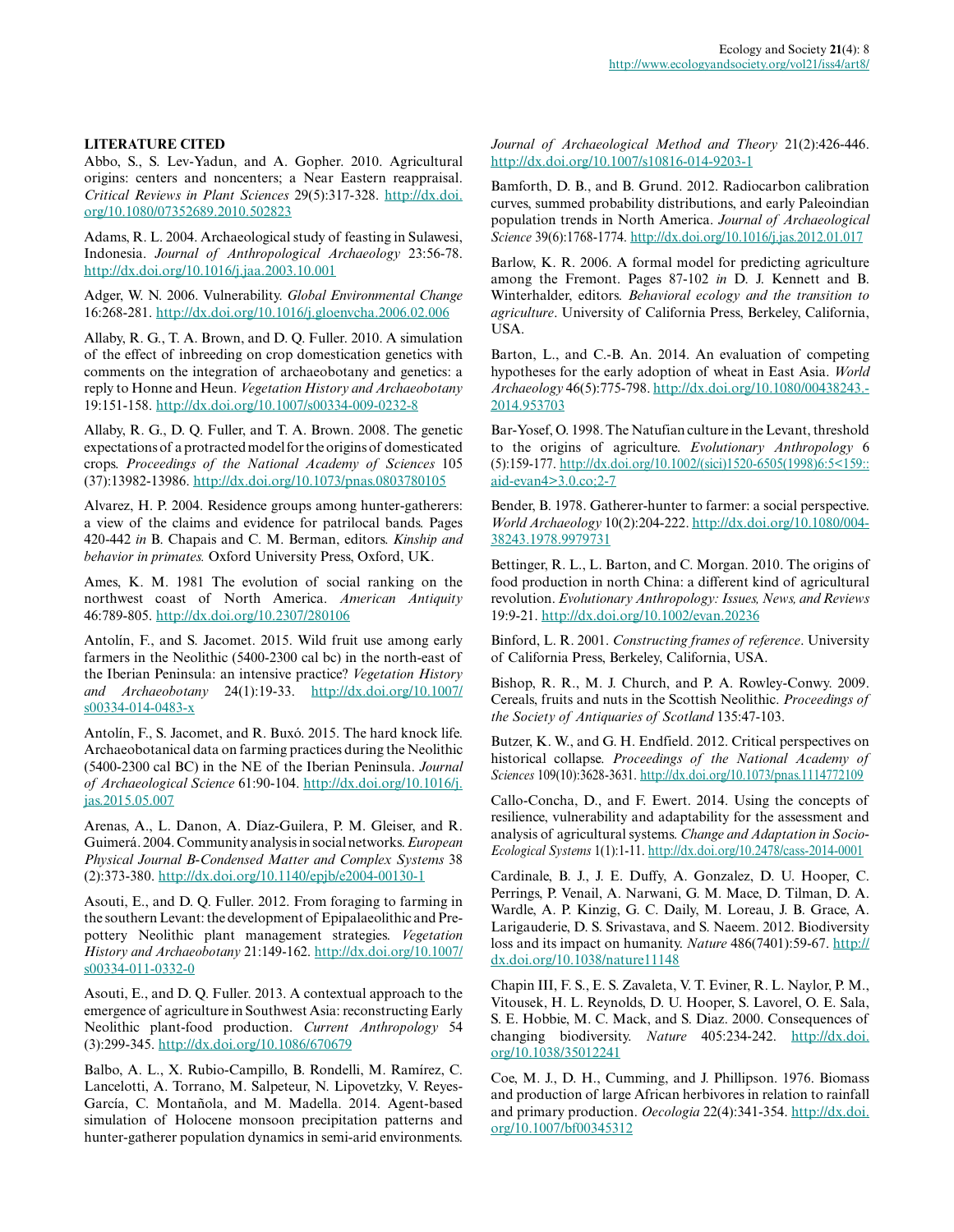Colledge, S., and J. Conolly. 2014. Wild plant use in European Neolithic subsistence economies: a formal assessment of preservation bias in archaeobotanical assemblages and the implications for understanding changes in plant diet breadth. *Quaternary Science Reviews* 101:193-206. [http://dx.doi.](http://dx.doi.org/10.1016%2Fj.quascirev.2014.07.013) [org/10.1016/j.quascirev.2014.07.013](http://dx.doi.org/10.1016%2Fj.quascirev.2014.07.013)

Colombaroli, D., M. Beckmann, W. O. van der Knaap, P. Curdy, and W. Tinner. 2013. Changes in biodiversity and vegetation composition in the central Swiss Alps during the transition from pristine forest to first farming. *Diversity and Distributions* 19 (2):157-170. [http://dx.doi.org/10.1111/j.1472-4642.2012.00930.x](http://dx.doi.org/10.1111%2Fj.1472-4642.2012.00930.x)

Colonese, A. C., M. Collins, A. Lucquin, M. Eustace, Y. Hancock, R. de Almeida Rocha Ponzoni, A. Mora, C. Smith, P. DeBlasis, L. Figuti, V. Wesolowski, C. R. Plens, S. Eggers, D. Scunderlick Eloy de Farias, A. Gledhill, and O. E. Craig. 2014. Long-term resilience of late Holocene coastal subsistence system in southeastern South America. *PLoS ONE* 9(4):e93854. [http://dx.](http://dx.doi.org/10.1371%2Fjournal.pone.0093854) [doi.org/10.1371/journal.pone.0093854](http://dx.doi.org/10.1371%2Fjournal.pone.0093854)

Crema, E. R. 2014. A simulation model of fission-fusion dynamics and long-term settlement change. *Journal of Archaeological Method and Theory* 21(2):385-404. [http://dx.doi.](http://dx.doi.org/10.1007%2Fs10816-013-9185-4) [org/10.1007/s10816-013-9185-4](http://dx.doi.org/10.1007%2Fs10816-013-9185-4)

Crema, E. R., J. Habu, K. Kobayashi, and M. Madella. 2016. Summed probability distribution of 14C dates suggests regional divergences in the population dynamics of the Jomon period in eastern Japan. *PLoS ONE* 11(4):e0154809. [http://dx.doi.](http://dx.doi.org/10.1371%2Fjournal.pone.0154809) [org/10.1371/journal.pone.0154809](http://dx.doi.org/10.1371%2Fjournal.pone.0154809) 

Cumming, G. S., G. Barnes, S. Perz, M. Schmink, K. E. Sieving, J. Southworth, M. Binford, R. D. Holt, C. Stickler, and T. Van Holt. 2005. An exploratory framework for the empirical measurement of resilience. *Ecosystems* 8:975-987. [http://dx.doi.](http://dx.doi.org/10.1007%2Fs10021-005-0129-z) [org/10.1007/s10021-005-0129-z](http://dx.doi.org/10.1007%2Fs10021-005-0129-z) 

Davidson, D. J. 2010. The applicability of the concept of resilience to social systems: some sources of optimism and nagging doubts. *Society & Natural Resources* 23(12):1135-1149. [http://dx.doi.](http://dx.doi.org/10.1080%2F08941921003652940) [org/10.1080/08941921003652940](http://dx.doi.org/10.1080%2F08941921003652940) 

Diamond, J. 2002. Evolution, consequences and future of plant and animal domestication. *Nature* 418:700-707. [http://dx.doi.](http://dx.doi.org/10.1038%2Fnature01019) [org/10.1038/nature01019](http://dx.doi.org/10.1038%2Fnature01019)

Denevan, W. M. 1995. Prehistoric agricultural methods as models for sustainability. *Advanced Plant Pathology* 11:21-43. [http://dx.](http://dx.doi.org/10.1016%2FS0736-4539%2806%2980004-8) [doi.org/10.1016/S0736-4539\(06\)80004-8](http://dx.doi.org/10.1016%2FS0736-4539%2806%2980004-8) 

Denham, T. P., S. G. Haberle, C. Lentfer, R. Fullagar, J. Field, M. Therin, N. Porch, and B. Winsborough. 2003. Origins of agriculture at Kuk Swamp in the Highlands of New Guinea. *Science* 301:189-193. [http://dx.doi.org/10.1126/science.1085255](http://dx.doi.org/10.1126%2Fscience.1085255)

de Saulieu, G., and A. Testart. 2015. Innovations, food storage and the origins of agriculture. *Environmental Archaeology* 20:314-320. [http://dx.doi.org/10.1179/1749631414Y.0000000061](http://dx.doi.org/10.1179%2F1749631414Y.0000000061)

Doolittle, W. E. 2014. *Canal irrigation in prehistoric Mexico: the sequence of technological change*. University of Texas Press, Austin, Texas, USA.

Epstein, J. M., and R. L. Axtell. 1996. *Growing artificial societies: social science from the bottom up*. The MIT Press, Cambridge, Massachusetts, USA.

Erwin, T. L. 1982. Tropical forests: their richness in Coleoptera and other arthropod species. *Coleoptera Bulletin* 36:74-75.

Fernandes, R., A. R. Millard, M. Brabec, M.-J. Nadeau, and P. Grootes. 2014. Food reconstruction using isotopic transferred signals (FRUITS): a Bayesian model for diet reconstruction. *PLoS ONE* 9(2):e87436. [http://dx.doi.org/10.1371/journal.](http://dx.doi.org/10.1371%2Fjournal.pone.0087436) [pone.0087436](http://dx.doi.org/10.1371%2Fjournal.pone.0087436)

Fort, J. 2012. Synthesis between demic and cultural diffusion in the Neolithic transition in Europe. *Proceedings of the National Academy of Sciences* 109(46):18669-18673. [http://dx.doi.](http://dx.doi.org/10.1073%2Fpnas.1200662109) [org/10.1073/pnas.1200662109](http://dx.doi.org/10.1073%2Fpnas.1200662109) 

Fort, J. 2015. Demic and cultural diffusion propagated the Neolithic transition across different regions of Europe. *Journal of The Royal Society Interface* 12(106):20150166. [http://dx.doi.](http://dx.doi.org/10.1098%2Frsif.2015.0166) [org/10.1098/rsif.2015.0166](http://dx.doi.org/10.1098%2Frsif.2015.0166) 

Francès, G., X. Rubio-Campillo, C. Lancelotti, and M. Madella. 2015. Decision making in agent-based models. Pages 370-378 *in* N. Bulling, editor. *Multi-agent systems: 12th European Conference, EUMAS 2014. Lecture Notes in Artificial Intelligence* 8953. Springer International Publishing, New York, New York, USA. [http://dx.doi.org/10.1007/978-3-319-17130-2\\_25](http://dx.doi.org/10.1007%2F978-3-319-17130-2_25)

Friesen, T. M. 2013. *When worlds collide: hunter-gatherer worldsystem change in the 19th Century Canadian Arctic.* University of Arizona Press, Tucson, Arizona, USA.

Fuller, D. Q. 2007. Contrasting patterns in crop domestication and domestication rates: recent archaeobotanical insights from the Old World. *Annals of Botany* 100(5):903-924. [http://dx.doi.](http://dx.doi.org/10.1093%2Faob%2Fmcm048) [org/10.1093/aob/mcm048](http://dx.doi.org/10.1093%2Faob%2Fmcm048)

Fuller, D. Q., E. Asouti, and M. D. Purugganan. 2012. Cultivation as slow evolutionary entanglement: comparative data on rate and sequence of domestication. *Vegetation History and Archaeobotany* 21:131-145. [http://dx.doi.org/10.1007/s00334-011-0329-8](http://dx.doi.org/10.1007%2Fs00334-011-0329-8)

Fuller, D. Q., T. Denham, M. Arroyo-Kalin, L. Lucas, C. J. Stevens, L. Qin, R. G. Allaby, and M. D. Purugganan. 2014. Convergent evolution and parallelism in plant domestication revealed by an expanding archaeological record. *Proceedings of the National Academy of Science* 111:6147-6152. [http://dx.doi.](http://dx.doi.org/10.1073%2Fpnas.1308937110) [org/10.1073/pnas.1308937110](http://dx.doi.org/10.1073%2Fpnas.1308937110) 

Gaillard, M.-J., S. Sugita, F. Mazier, A.-K. Trondman, A. Broström, T. Hickler, J. O. Kaplan, E. Kjellström, U. Kokfelt, P. Kuneš, et al. 2010. Holocene land-cover reconstructions for studies on land cover-climate feedbacks. *Climate of the Past* 6:483-499. [http://dx.doi.org/10.5194/cp-6-483-2010](http://dx.doi.org/10.5194%2Fcp-6-483-2010) 

Gamble, C. 1982. Interaction and alliance in Palaeolithic society. *Man* 17:92-107. <http://dx.doi.org/10.2307/2802103>

García-Granero, J. J., C. Gadekar, I. Esteban, C. Lancelotti, M. Madella, and P. Ajithprasad. 2015. What is on the craftsmen's menu? Plant consumption at Datrana, a 5000-year-old lithic blade workshop in North Gujarat, India. *Archaeological and Anthropological Sciences* 1-13.

Gautney, J. R., and T. W. Holliday. 2015. New estimations of habitable land area and human population size at the Last Glacial Maximum. *Journal of Archaeological Science* 58:103-112. [http://](http://dx.doi.org/10.1016%2Fj.jas.2015.03.028) [dx.doi.org/10.1016/j.jas.2015.03.028](http://dx.doi.org/10.1016%2Fj.jas.2015.03.028)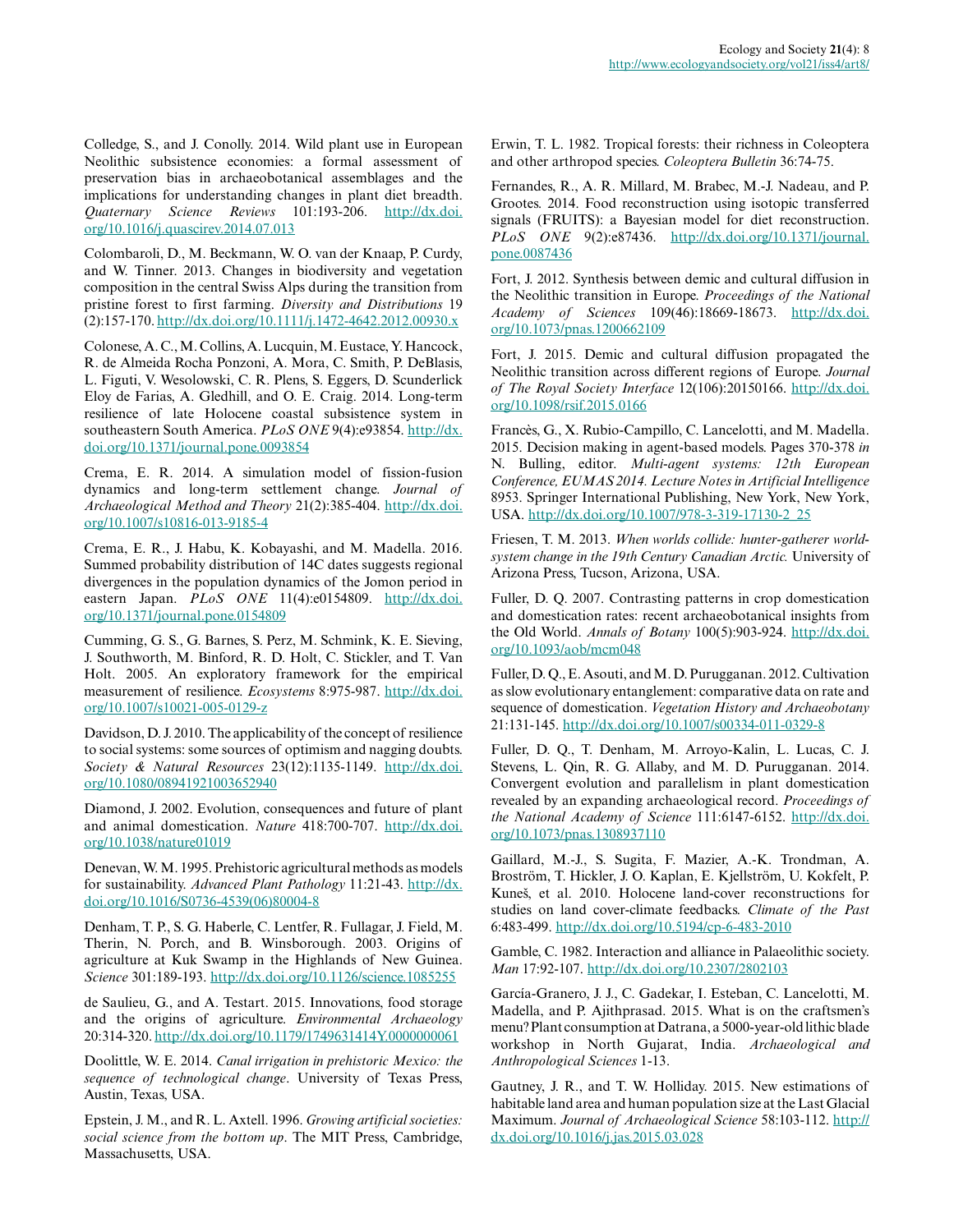Greaves, R. D., and K. L. Kramer. 2014. Hunter-gatherer use of wild plants and domesticates: archaeological implications for mixed economies before agricultural intensification. *Journal of Archaeological Science* 41:263-271. [http://dx.doi.org/10.1016/j.](http://dx.doi.org/10.1016%2Fj.jas.2013.08.014) [jas.2013.08.014](http://dx.doi.org/10.1016%2Fj.jas.2013.08.014) 

Gremillion, K. J., L. Barton, and D. R. Piperno. 2014. Particularism and the retreat from theory in the archaeology of agricultural origins. *Proceedings of the National Academy of Science* 111(17):6171-6177. [http://dx.doi.org/10.1073/pnas.1308938110](http://dx.doi.org/10.1073%2Fpnas.1308938110) 

Gronenborn, D., H.-C. Strien, S. Dietrich, and F. Sirocko. 2014. 'Adaptive cycles' and climate fluctuations: a case study from Linear Pottery Culture in western Central Europe. *Journal of Archaeological Science* 51:73-83. [http://dx.doi.org/10.1016/j.](http://dx.doi.org/10.1016%2Fj.jas.2013.03.015) [jas.2013.03.015](http://dx.doi.org/10.1016%2Fj.jas.2013.03.015) 

Haberle, S. G. 2007. Prehistoric human impact on rainforest biodiversity in highland New Guinea. *Philosophical Transactions of the Royal Society of London B: Biological Sciences* 362 (1478):219-228. [http://dx.doi.org/10.1098/rstb.2006.1981](http://dx.doi.org/10.1098%2Frstb.2006.1981) 

Hamilton, M. J., J. Lobo, E. Rupley, H. Youn, and G. B. West. 2014. *The ecology and energetics of hunter-gatherer residential mobility.* Working Paper 2014-09-034, Santa Fe Institute, Santa Fe, New Mexico, USA. [online] URL: [http://www.santafe.edu/](http://www.santafe.edu/media/workingpapers/14-09-034.pdf) [media/workingpapers/14-09-034.pdf](http://www.santafe.edu/media/workingpapers/14-09-034.pdf)

Hayden, B. 1990. Nimrods, piscators, pluckers, and planters: the emergence of food production. *Journal of Anthropological Archaeology* 9:31-69. [http://dx.doi.org/10.1016/0278-4165\(90\)](http://dx.doi.org/10.1016%2F0278-4165%2890%2990005-X) [90005-X](http://dx.doi.org/10.1016%2F0278-4165%2890%2990005-X)

Head, L., and R. Fullagar. 1997. Hunter-gatherer archaeology and pastoral contact: perspectives from northwest Northern Territory. *World Archaeology* 28(3):418-428. [http://dx.doi.](http://dx.doi.org/10.1080%2F00438243.1997.9980356) [org/10.1080/00438243.1997.9980356](http://dx.doi.org/10.1080%2F00438243.1997.9980356) 

Holling, C. S. 1973. Resilience and stability of ecological systems. *Annual Review of Ecology and Systematics* 4:1-23 [http://dx.doi.](http://dx.doi.org/10.1146%2Fannurev.es.04.110173.000245) [org/10.1146/annurev.es.04.110173.000245](http://dx.doi.org/10.1146%2Fannurev.es.04.110173.000245) 

Holling, C. S. 1987. Simplifying the complex: the paradigms of ecological function and structure. *European Journal of Operational Research* 30(2):139-146. [http://dx.doi.org/10.1016/0377-2217](http://dx.doi.org/10.1016%2F0377-2217%2887%2990091-9) [\(87\)90091-9](http://dx.doi.org/10.1016%2F0377-2217%2887%2990091-9) 

Jones, G., H. Jones, M. P. Charles, M. K. Jones, S. Colledge, F. J. Leigh, D. Lister, L. M. J. Smith, W. Powell, and T. A. Brown. 2012. Phylogenetic analysis of Barley DNS as evidence for the spread of Neolithic agriculture through Europe. *Journal of Archaeological Science* 39:3230-3238. [http://dx.doi.org/10.1016/](http://dx.doi.org/10.1016%2Fj.jas.2012.05.014) [j.jas.2012.05.014](http://dx.doi.org/10.1016%2Fj.jas.2012.05.014) 

Jones, H., F. J. Leigh, I. Mackay, M. A. Bower, L. M. J. Smith, M. P. Charles, G. Jones, M. K. Jones, T. A. Brown, and W. Powell. 2008. Population based resequencing reveals that the flowering time adaptation of cultivated barley originated east of the Fertile Crescent. *Molecular Biology and Evolution* 25:2211-2219. [http://](http://dx.doi.org/10.1093%2Fmolbev%2Fmsn167) [dx.doi.org/10.1093/molbev/msn167](http://dx.doi.org/10.1093%2Fmolbev%2Fmsn167) 

Jones, T. L., G. M. Brown, L. M. Raab, J. L. McVickar, W. G. Spaulding, D. J. Kennett, A. York, and P. L. Walker. 1999. Environmental imperatives reconsidered: demographic crises in western North America during the medieval climatic anomaly. *Current Anthropology* 40(2):137-170. [http://dx.doi.org/10.1086/200002](http://dx.doi.org/10.1086%2F200002) 

Keck, M., and P. Sakdapolrak. 2013. What is social resilience? Lessons learned and ways forward. *Erdkunde* 67(1):5-19. [http://](http://dx.doi.org/10.3112%2Ferdkunde.2013.01.02) [dx.doi.org/10.3112/erdkunde.2013.01.02](http://dx.doi.org/10.3112%2Ferdkunde.2013.01.02) 

Keeley, L. H. 1988. Hunter-gatherer economic complexity and "population pressure": a cross-cultural analysis. *Journal of Anthropological Archaeology* 7(4):373-411. [http://dx.doi.](http://dx.doi.org/10.1016%2F0278-4165%2888%2990003-7) [org/10.1016/0278-4165\(88\)90003-7](http://dx.doi.org/10.1016%2F0278-4165%2888%2990003-7)

Kelly, R. L. 1983. Hunter-gatherer mobility strategies. *Journal of Anthropological Research* 39(3):277-306. [http://dx.doi.org/10.1086/](http://dx.doi.org/10.1086%2Fjar.39.3.3629672) [jar.39.3.3629672](http://dx.doi.org/10.1086%2Fjar.39.3.3629672)

Kelly, R. L. 1995. *The foraging spectrum*. Smithsonian Institute Press, Washington, D.C., USA.

Kelly, R. L. 2013. *The lifeways of hunter-gatherers: the foraging spectrum*. Cambridge University Press, Cambridge, UK. [http://](http://dx.doi.org/10.1017%2Fcbo9781139176132) [dx.doi.org/10.1017/cbo9781139176132](http://dx.doi.org/10.1017%2Fcbo9781139176132)

Kent, S. 1992. The current forager controversy: real versus ideal views of hunter-gatherers. *Man* 27:45-70. [http://dx.doi.](http://dx.doi.org/10.2307%2F2803594) [org/10.2307/2803594](http://dx.doi.org/10.2307%2F2803594) 

Kerig, T. 2013. Introducing economic archaeology: examples from Neolithic agriculture and Hallstatt princely tombs. Pages 13-28 *in* T. Kerig and A. Zimmermann, editors. *Economic archaeology: from structure to performance in European archaeology* Verlag DR. Rudolf Habelt GmbH, Bonn, Germany.

Kirch, P. V. 1995. *The wet and the dry: irrigation and agricultural intensification in Polynesia*. University of Chicago Press, Chicago, Illinois, USA.

Kirleis, W., V. D. Pillar, and H. Behling. 2011. Humanenvironment interactions in mountain rainforests: archaeobotanical evidence from central Sulawesi, Indonesia. *Vegetation History and Archaeobotany* 20(3):165-179. [http://dx.doi.org/10.1007/](http://dx.doi.org/10.1007%2Fs00334-010-0272-0) [s00334-010-0272-0](http://dx.doi.org/10.1007%2Fs00334-010-0272-0) 

Kinzig, A. P., P. Ryan, M. Etienne, H. Allison, T. Elmqvist, and B. H. Walker. 2006. Resilience and regime shifts: assessing cascading effects. *Ecology and Society* 11(1):20. [online] URL: <http://www.ecologyandsociety.org/vol11/iss1/art20/>

Kohl, P. L. 2008. Shared social fields: evolutionary convergence in prehistory and contemporary practice. *American Anthropologist* 110(4):495-506. [http://dx.doi.org/10.1111/j.1548-1433.2008.00081.](http://dx.doi.org/10.1111%2Fj.1548-1433.2008.00081.x) [x](http://dx.doi.org/10.1111%2Fj.1548-1433.2008.00081.x) 

Kramer, K. L., and R. D. Greaves. 2011. Postmarital residence and bilateral kin associations among hunter-gatherers. Pumé foragers living in the best of both worlds. *Human Nature* 22 (1):41-63. [http://dx.doi.org/10.1007/s12110-011-9115-7](http://dx.doi.org/10.1007%2Fs12110-011-9115-7) 

Kramer, K. L., and R. D. Greaves. 2016. Diversify or replace: what happens to wild foods when cultigens are introduced into hunter-gatherer diets. Pages 15-42 *in* B. Codding and K. L. Kramer, editors. *Why forage? Hunters and gatherers living in the 21st Century.* School of Advanced Research, Santa Fe, New Mexico, USA.

Kuijt, I., and B. Finlayson. 2009. Evidence for food storage and predomestication granaries 11,000 years ago in the Jordan Valley. *Proceedings of the National Academy of Sciences* 106 (27):10966-10970. [http://dx.doi.org/10.1073/pnas.0812764106](http://dx.doi.org/10.1073%2Fpnas.0812764106)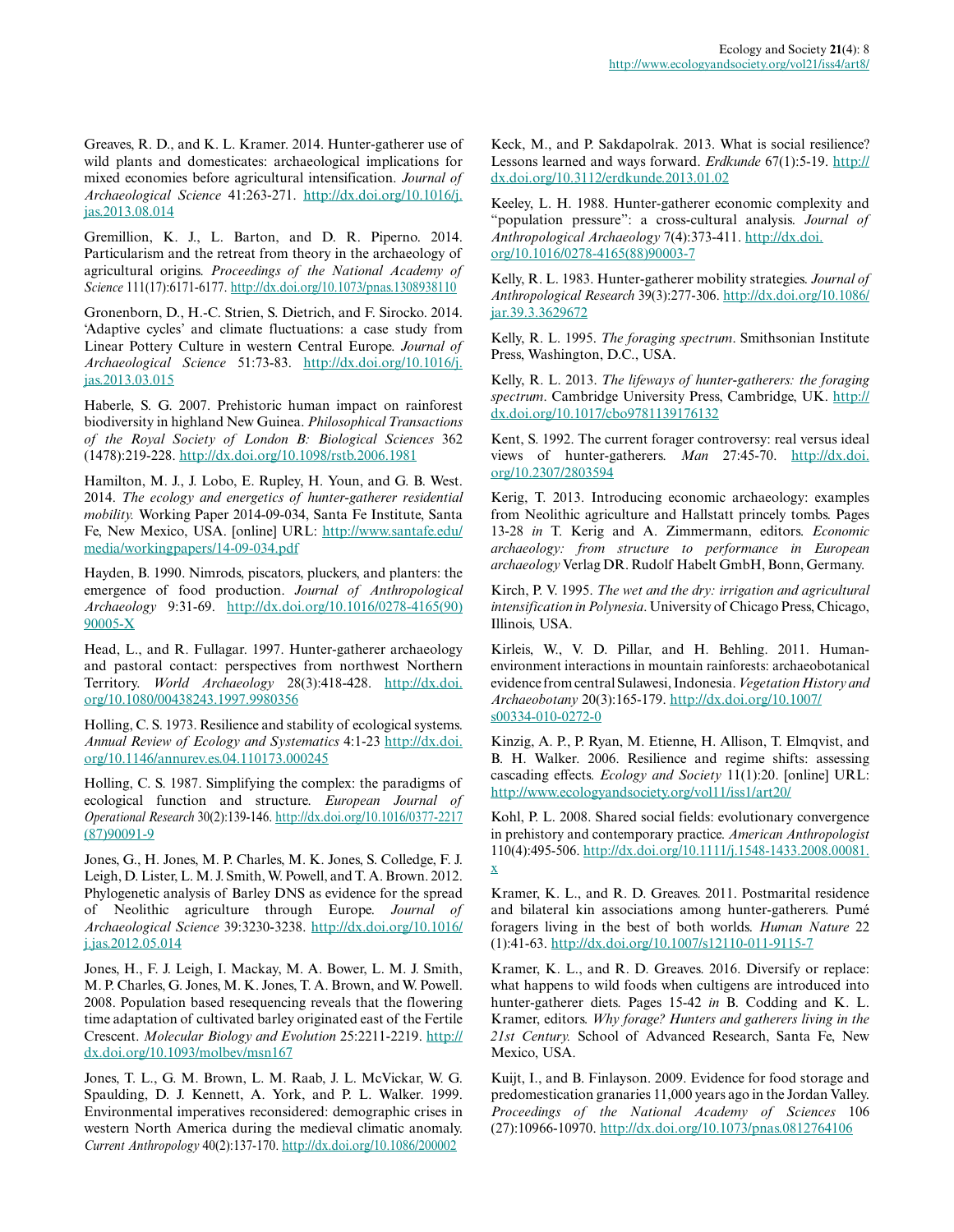Lake, M. W., and E. R. Crema. 2012. The cultural evolution of adaptive-trait diversity when resources are uncertain and finite. *Advances in Complex Systems* 15(1-2):1150013. [http://dx.doi.](http://dx.doi.org/10.1142%2Fs0219525911003323) [org/10.1142/s0219525911003323](http://dx.doi.org/10.1142%2Fs0219525911003323) 

Larson, G., D. R. Piperno, R. G. Allaby, M. D. Purugganan, L. Andersson, M. Arroyo-Kalin, L. Barton, C. Climer Vigueira, T. Denham, K. Dobney, A. N. Doust, P. Gepts, M. T. Gilbert, K. J. Gremillion, L. Lucas, L. Lukens, F. B. Marshall, K. M. Olsen, J. C. Pires, P. J. Richerson, R. Rubio de Casas, O. I. Sanjur, M. G. Thomas, and D. Q. Fuller. 2014. Current perspectives and the future of domestication studies. *Proceedings of the National Academy of Science* 111(17):6139-6146. [http://dx.doi.org/10.1073/](http://dx.doi.org/10.1073%2Fpnas.1323964111) [pnas.1323964111](http://dx.doi.org/10.1073%2Fpnas.1323964111) 

Lewis, H. 2012. *Investigating ancient tillage. An experimental and soil micromorphological study*. British Archaeological Reports International Series 2388, Archaeopress, Oxford, UK.

Lorenz, D. F. 2013. The diversity of resilience: contributions from a social science perspective. *Natural hazards* 67(1):7-24. [http://dx.](http://dx.doi.org/10.1007%2Fs11069-010-9654-y) [doi.org/10.1007/s11069-010-9654-y](http://dx.doi.org/10.1007%2Fs11069-010-9654-y) 

Madella, M., B. Rondelli, C. Lancelotti, A. L. Balbo, D. Zurro, X. Rubio-Campillo, and S. Stride. 2014. Introduction to simulating the past. *Journal of Archaeological Method and Theory* 21:251-257. [http://dx.doi.org/10.1007/s10816-014-9209-8](http://dx.doi.org/10.1007%2Fs10816-014-9209-8)

Marlowe, F. W. 2006. Central place provisioning: the Hadza as an example. Pages 359-377 *in* G. Hohman, M. Robbins, and C. Boesch, editors. *Feeding ecology in apes and other primates.* Cambridge University Press, Cambridge, UK.

Marlowe, F. W. 2010. *The Hadza: hunter-gatherers of Tanzania*. University of California Press, Berkeley, California, USA.

Marwick, B. 2003. Pleistocene exchange networks as evidence for the evolution of language. *Cambridge Archaeological Journal* 13 (1):67-81. [http://dx.doi.org/10.1017/s0959774303000040](http://dx.doi.org/10.1017%2Fs0959774303000040)

McCabe, J. T., P. W. Leslie, and L. Deluca. 2010. Adopting cultivation to remain pastoralists: the diversification of Maasai livelihoods in northern Tanzania. *Human Ecology* 38:321-334. [http://dx.doi.org/10.1007/s10745-010-9312-8](http://dx.doi.org/10.1007%2Fs10745-010-9312-8)

McGranaghan, M. 2012. Foragers on the frontiers: the/Xam Bushmen of the Northern Cape, South Africa, in the nineteenth century. *Azania: Archaeological Research in Africa* 47(3):408. [http://dx.doi.org/10.1080/0067270x.2012.707485](http://dx.doi.org/10.1080%2F0067270x.2012.707485)

Miller, F., H. Osbahr, E. Boyd, F. Thomalla, S. Bharwani, G. Ziervogel, B. Walker, J. Birkmann, S. Van der Leeuw, J. Rockström, J. Hinkel, T. Downing, C. Folke, and D. Nelson. 2010. Resilience and vulnerability: complementary or conflicting concepts? *Ecology and Society* 15(3):11. [online] URL: [http://](http://www.ecologyandsociety.org/vol15/iss3/art11/) [www.ecologyandsociety.org/vol15/iss3/art11/](http://www.ecologyandsociety.org/vol15/iss3/art11/)

Minzenberg, E., and R. Wallace. 2011. Amazonian agriculturalists bound by subsistence hunting. *Journal of Cultural Geography* 28(1):99-121. [http://dx.doi.org/10.1080/08873631.2011.548482](http://dx.doi.org/10.1080%2F08873631.2011.548482)

Nanda, S., and R. L. Warms. 2011. *Cultural anthropology*. 10th Edition. Wadsworth, Belmont, California, USA.

Nelson, M. C., M. Hegmon, S. Kulow, and K. G. Schollmeyer. 2006. Archaeological and ecological perspectives on reorganization: a case study from the Mimbres region of the U.S. Southwest. *American Antiquity* 71:403-432. [http://dx.doi.org/10.2307/40035359](http://dx.doi.org/10.2307%2F40035359) 

Otte, M. 2009. The Paleolithic-Mesolithic transition. Pages 537-553 *in* M. Camps and P. Chauhan, editors. *Sourcebook of Paleolithic transitions.* Springer, New York, New York, USA. [http://dx.doi.org/10.1007/978-0-387-76487-0\\_35](http://dx.doi.org/10.1007%2F978-0-387-76487-0_35)

Piperno, D. R., and D. M. Pearsall. 1998. *The origins of agriculture in the lowland Neotropics*. Academic Press, San Diego, California, **I**ISA.

Price, T. D., O. and Bar-Yosef. 2011. The origins of agriculture: new data, new ideas: an introduction to Supplement 4. *Current Anthropology* 52(S4):S163-S174. <http://dx.doi.org/10.1086/659964>

Rammel, C., S. Stagl, and H. Wilfing. 2007. Managing complex adaptive systems—a co-evolutionary perspective on natural resource management. *Ecological Economics* 63(1):9-21. [http://](http://dx.doi.org/10.1016%2Fj.ecolecon.2006.12.014) [dx.doi.org/10.1016/j.ecolecon.2006.12.014](http://dx.doi.org/10.1016%2Fj.ecolecon.2006.12.014) 

Redman, C. L. 2005. Resilience theory in archaeology. *American Anthropologist* 107(1):70-77. [http://dx.doi.org/10.1525/aa.2005.107.1.070](http://dx.doi.org/10.1525%2Faa.2005.107.1.070)

Richerson, P. J., R. Boyd, and R. L. Bettinger. 2001. Was agriculture impossible during the Pleistocene but mandatory during the Holocene? A climate change hypothesis. *American Antiquity* 66(3):387-411. [http://dx.doi.org/10.2307/2694241](http://dx.doi.org/10.2307%2F2694241)

Rindos, D. 2013. *The origins of agriculture: an evolutionary perspective*. Academic Press, San Diego, California, USA.

Rubio-Campillo, X., J. M. Cela, and F. X. Hernàndez Cardona. 2012. Simulating archaeologists? Using agent-based modeling to improve battlefield excavations. *Journal of Archaeological Science* 39(2):347-356. [http://dx.doi.org/10.1016/j.jas.2011.09.020](http://dx.doi.org/10.1016%2Fj.jas.2011.09.020)

Scheffer, M. 2009. *Critical transitions in nature and society.* Princeton University Press, Princeton, New Jersey, USA.

Schibler, J., and S. Jacomet. 2010. Short climatic fluctuations and their impact on human economies and societies: the potential of the Neolithic lake shore settlements in the Alpine foreland. *Environmental Archaeology* 15(2):173-182. [http://dx.doi.](http://dx.doi.org/10.1179%2F146141010x12640787648856) [org/10.1179/146141010x12640787648856](http://dx.doi.org/10.1179%2F146141010x12640787648856)

Shennan, S., S. S. Downey, A. Timpson, K. Edinborough, S. Colledge, T. Kerig, K. Manning, and M. G. Thomas. 2013. Regional population collapse followed initial agriculture booms in mid-Holocene Europe. *Nature Communications* 4:2486. [http://](http://dx.doi.org/10.1038%2Fncomms3486) [dx.doi.org/10.1038/ncomms3486](http://dx.doi.org/10.1038%2Fncomms3486)

Shennan, S., and K. Edinborough. 2007. Prehistoric population history: from the Late Glacial to the Late Neolithic in central and northern Europe. *Journal of Archaeological Science* 34 (8):1339-1345. [http://dx.doi.org/10.1016/j.jas.2006.10.031](http://dx.doi.org/10.1016%2Fj.jas.2006.10.031)

Siebert, S. F., and J. M. Belsky. 2014. Historic livelihoods and land uses as ecological disturbances and their role in enhancing biodiversity: an example from Bhutan. *Biological Conservation* 177:82-89. [http://dx.doi.org/10.1016/j.biocon.2014.06.015](http://dx.doi.org/10.1016%2Fj.biocon.2014.06.015) 

Smith, A., and N. D. Munro. 2009. A holistic approach to examining ancient agriculture: a case study from the Bronze and Iron Age Near East. *Current Anthropology* 50(6):925-936. [http://](http://dx.doi.org/10.1086%2F648316) [dx.doi.org/10.1086/648316](http://dx.doi.org/10.1086%2F648316)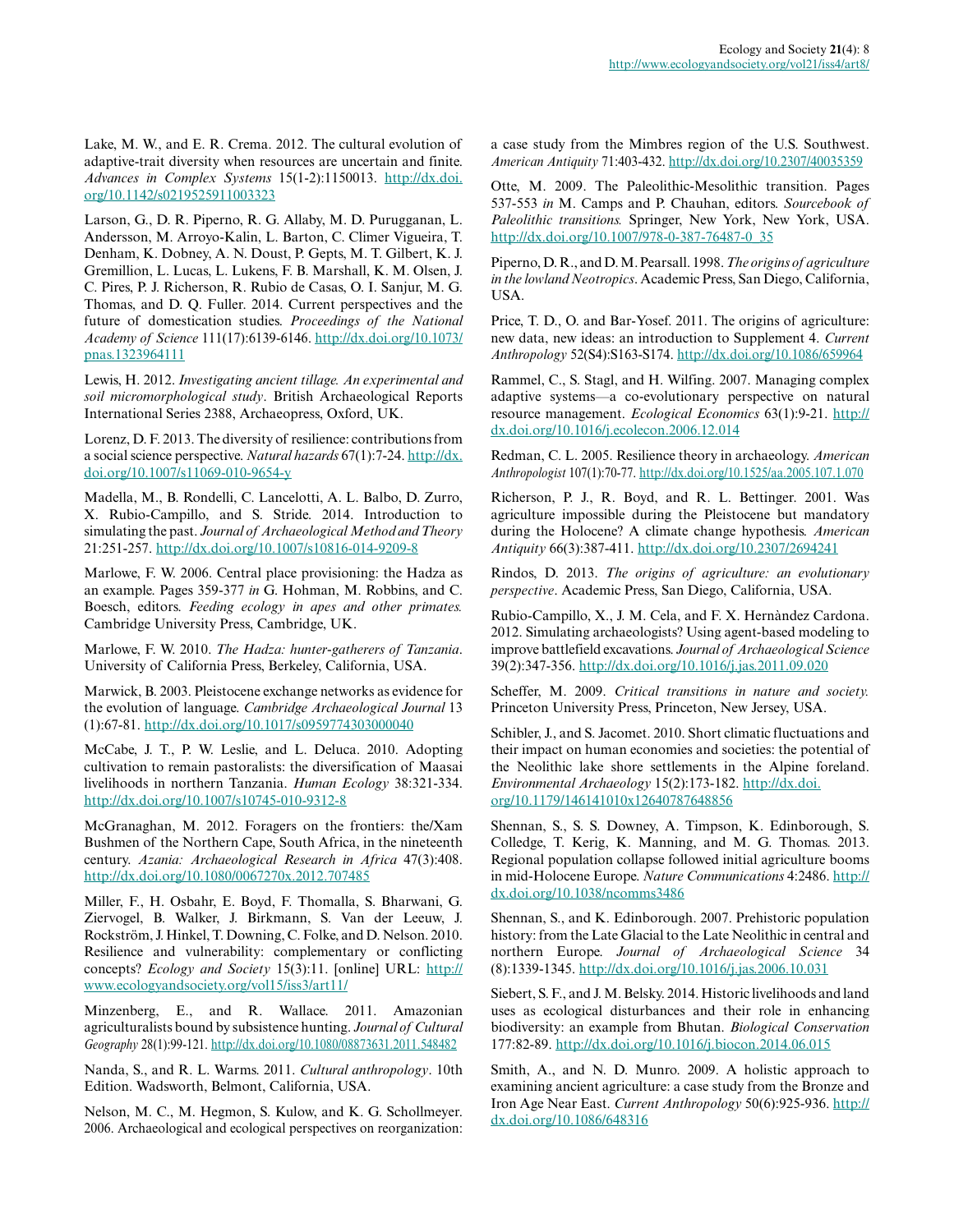Smith, B. D. 2001. Low-level food production. *Journal of Archaeological Science* 9:1-43. [http://dx.doi.org/10.1023/](http://dx.doi.org/10.1023%2FA%3A1009436110049) [A:1009436110049](http://dx.doi.org/10.1023%2FA%3A1009436110049) 

Smith, B. D. 2015. A comparison of niche construction theory and diet breadth models as explanatory frameworks for the initial domestication of plants and animals. *Journal of Archaeological Research* 23:215-262. [http://dx.doi.org/10.1007/s10814-015-9081-4](http://dx.doi.org/10.1007%2Fs10814-015-9081-4) 

Soares, P., A. Achilli, O. Semino, W. Davies, V. Macaulay, H.-J. Bandelt, A. Torroni, and M. B. Richards 2010. The archaeogenetics of Europe. *Current Biology* 20(4):R174-R183. [http://dx.doi.org/10.1016/j.cub.2009.11.054](http://dx.doi.org/10.1016%2Fj.cub.2009.11.054)

Stiner, M. C., and S. L. Kuhn. 2006. Changes in the 'connectedness' and resilience of Paleolithic societies in Mediterranean ecosystems. *Human Ecology* 34(5):693-712. [http://](http://dx.doi.org/10.1007%2Fs10745-006-9041-1) [dx.doi.org/10.1007/s10745-006-9041-1](http://dx.doi.org/10.1007%2Fs10745-006-9041-1) 

Stiner, M. C., N. D. Munro, T. A. Surovell, E. Tchernov, and O. Bar-Yosef. 1999. Paleolithic population growth pulses evidenced by small animal exploitation. *Science* 283:190-194. [http://dx.doi.](http://dx.doi.org/10.1126%2Fscience.283.5399.190) [org/10.1126/science.283.5399.190](http://dx.doi.org/10.1126%2Fscience.283.5399.190) 

Stone-Jovicich, S., K. Brown, B. Goldstein, P. Olsson, R. Plummer. In progress. Exploring social-ecological resilience through the lense of the social sciences: contributions, critical reflections and constructive debates. *Ecology and Society* Special Feature 99. [online] URL: [http://www.ecologyandsociety.org/](http://www.ecologyandsociety.org/issues/view.php?sf=99) [issues/view.php?sf=99](http://www.ecologyandsociety.org/issues/view.php?sf=99) 

Storkey, J., S. Meyer, K. S. Still, and C. Leuschner. 2012. The impact of agricultural intensification and land-use change on the European arable flora. *Proceedings of the Royal Society B: Biological Sciences* 279(1732):1421-1429. [http://dx.doi.org/10.1098/](http://dx.doi.org/10.1098%2Frspb.2011.1686) [rspb.2011.1686](http://dx.doi.org/10.1098%2Frspb.2011.1686)

Sugita, S. 2007. Theory of quantitative reconstruction of vegetation I: pollen from large sites REVEALS regional vegetation composition. *Holocene* 17:229-241. [http://dx.doi.](http://dx.doi.org/10.1177%2F0959683607075837) [org/10.1177/0959683607075837](http://dx.doi.org/10.1177%2F0959683607075837)

Swift, J. 1982. The future of African hunter-gatherer and pastoral peoples. *Development and Change* 13(2):159-181. [http://dx.doi.](http://dx.doi.org/10.1111%2Fj.1467-7660.1982.tb00116.x) [org/10.1111/j.1467-7660.1982.tb00116.x](http://dx.doi.org/10.1111%2Fj.1467-7660.1982.tb00116.x)

Taylor, J. 1998. Measuring short‐term population mobility among indigenous Australians: options and implications. *Australian Geographer* 29(1):125-137. [http://dx.doi.org/10.1080/00049189808703207](http://dx.doi.org/10.1080%2F00049189808703207)

Trosper, R. L. 2003. Resilience in pre-contact Pacific Northwest social ecological systems. *Conservation Ecology* 7(3):6. [online] URL:<http://www.consecol.org/vol7/iss3/art6/>

Trubitt, M. B. D. 2003. The production and exchange of marine shell prestige goods. *Journal of Archaeological Research* 11 (3):243-277. [http://dx.doi.org/10.1023/A:1025028814962](http://dx.doi.org/10.1023%2FA%3A1025028814962) 

Ullah, I. T., I. Kuijt, and J. Freeman. 2015. Toward a theory of punctuated subsistence change. *Proceedings of the National Academy of Sciences* 112(31):9579–9584. [http://dx.doi.](http://dx.doi.org/10.1073/pnas.1503628112) [org/10.1073/pnas.1503628112](http://dx.doi.org/10.1073/pnas.1503628112) 

Usher, P. J. 1965. *Economic basis and resource use of the Coppermine-Holman Region, N.W.T.* Northern Co-ordination and Research Centre, Department of Northern Affairs and National Resources, Ottawa, Ontario, Canada. [online] URL: <http://ehrafworldcultures.yale.edu/document?id=nd08-036>

Valamoti, S. M. 2015. Harvesting the 'wild'? Exploring the context of fruit and nut exploitation at Neolithic Dikili Tash, with special reference to wine. *Vegetation History and Archaeobotany* 24(1):35-46. [http://dx.doi.org/10.1007/s00334-014-0487-6](http://dx.doi.org/10.1007%2Fs00334-014-0487-6) 

van Etten, J., and R. J. Hijmans. 2010. A geospatial modelling approach integrating archaeobotany and genetics to trace the origin and dispersal of domesticated plants. *PLoS ONE* 5(8): e12060. [http://dx.doi.org/10.1371/journal.pone.0012060](http://dx.doi.org/10.1371%2Fjournal.pone.0012060) 

Varela, H. H., and A. Cocilovo. 2002. Genetic drift and gene flow in a prehistoric population of the Azapa Valley and coast, Chile. *American Journal of Physical Anthropology* 118:259-267. [http://](http://dx.doi.org/10.1002%2Fajpa.10075) [dx.doi.org/10.1002/ajpa.10075](http://dx.doi.org/10.1002%2Fajpa.10075)

Vasseur, D. A., J. P. DeLong, B. Gilbert, H. S. Greig, C. D. G. Harley, K. S. McCann, V. Savage, T. D. Tunney, and M. I. O'Connor. 2014. Increased temperature variation poses a greater risk to species than climate warming. *Proceedings of the Royal Society B* 281:20132612. [http://dx.doi.org/10.1098/rspb.2013.2612](http://dx.doi.org/10.1098%2Frspb.2013.2612) 

Vitousek, P. M., P. R. Ehrlich, A. H. Ehrlich, and P. A. Matson. 1986. Human appropriation of the products of the photosynthesis. *BioScience* 36(6):368-373. [http://dx.doi.](http://dx.doi.org/10.2307%2F1310258) [org/10.2307/1310258](http://dx.doi.org/10.2307%2F1310258) 

Walker, B., S. R. Carpenter, J. Rockström, A.-S. Crépin, and G. D. Peterson. 2012. Drivers, "slow" variables, "fast" variables, shocks, and resilience. *Ecology and Society* 17(3):30. [http://dx.doi.](http://dx.doi.org/10.5751%2FES-05063-170330) [org/10.5751/ES-05063-170330](http://dx.doi.org/10.5751%2FES-05063-170330) 

Walker, B. H., L. H. Gunderson, A. P. Kinzig, C. Folke, S. R. Carpenter, and L. Schultz. 2006. A handful of heuristics and some propositions for understanding resilience in social-ecological systems. *Ecology and Society* 11(1):13. [online] URL: [http://www.](http://www.ecologyandsociety.org/vol11/iss1/art13/) [ecologyandsociety.org/vol11/iss1/art13/](http://www.ecologyandsociety.org/vol11/iss1/art13/)

Walker, B., C. S. Holling, S. R. Carpenter, and A. Kinzig. 2004. Resilience, adaptability and transformability in social–ecological systems. *Ecology and Society* 9(2):5. [online] URL: [http://www.](http://www.ecologyandsociety.org/vol9/iss2/art5) [ecologyandsociety.org/vol9/iss2/art5](http://www.ecologyandsociety.org/vol9/iss2/art5) 

Weiss, E., M. E. Kislev, and A. Hartmann. 2006. Autonomous cultivation before domestication. *Science* 312:1608-1610. [http://](http://dx.doi.org/10.1126%2Fscience.1127235) [dx.doi.org/10.1126/science.1127235](http://dx.doi.org/10.1126%2Fscience.1127235) 

Whitehouse, N. J., and W. Kirleis. 2014. The world reshaped: practices and impacts of early agrarian societies. *Journal of Archaeological Science* 51:1-11 [http://dx.doi.org/10.1016/j.](http://dx.doi.org/10.1016%2Fj.jas.2014.08.007) [jas.2014.08.007](http://dx.doi.org/10.1016%2Fj.jas.2014.08.007) 

Whitehouse, N. J., R. J. Schulting, M. McClatchie, P. Barratt, T. R. McLaughlin, A. Bogaard, S. Colledge, R. Marchant, J. Gaffrey, and M. J. Bunting. 2014. Neolithic agriculture on the European western frontier: the boom and bust of early farming in Ireland. *Journal of Archaeological Science* 51:181-205. [http://](http://dx.doi.org/10.1016%2Fj.jas.2013.08.009) [dx.doi.org/10.1016/j.jas.2013.08.009](http://dx.doi.org/10.1016%2Fj.jas.2013.08.009)

Williams, A. N., S. Ulm, I. D. Goodwin, and M. Smith. 2010. Hunter-gatherer response to late Holocene climatic variability in northern and central Australia. *Journal of Quaternary Science* 25 (6):831-838. [http://dx.doi.org/10.1002/jqs.1416](http://dx.doi.org/10.1002%2Fjqs.1416)